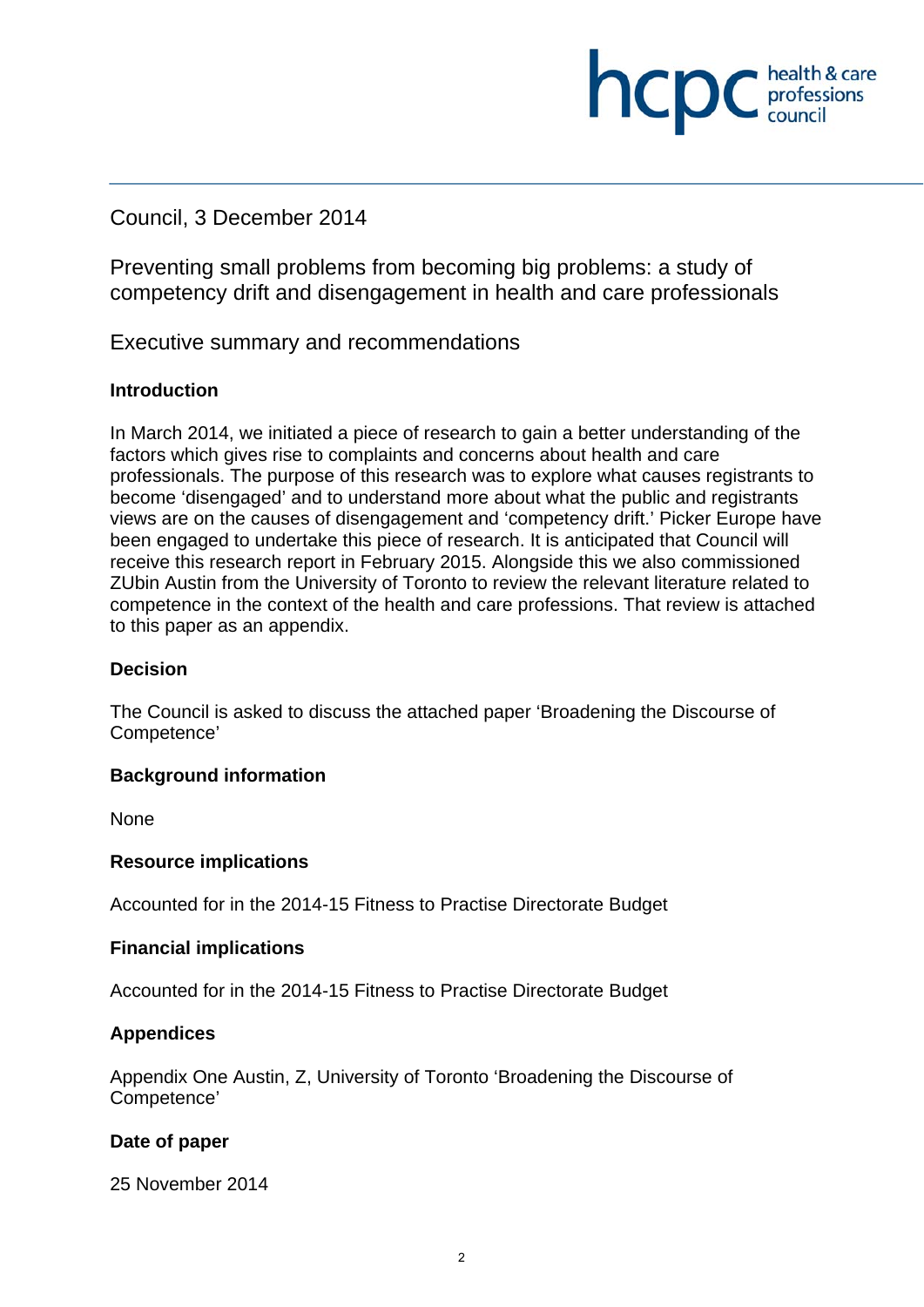## **Broadening the discourse of competence**

### **Professor Zubin Austin**

## **University of Toronto Canada**

The purpose of this paper is to review relevant literature related to competence in the context of the health and care professions. Around the world, and in most professions, "competence" has become the most commonly used word to describe the knowledge, skills, and attributes of professionals. In most cases, however, the word is used without further elaboration, with the assumption that everyone has the same understanding of its meaning and application. Given the ubiquity of the word itself and the sometimes contradictory ways it has been used in the academic literature, it is essential that those using the term have a clear understanding of its multiple meanings and significance.

# I. **Competence: Evolution from Education to Regulation**

 It is difficult to pinpoint a moment when competence became entrenched in the academic literature, or in the thinking and work of regulators and educators. McGaghie et al (1978) and Carraccio et al (2002) have argued that the idea of competencies was a response of educational institutions to concerns regarding the perceived inability of health and care professions' graduates to actually manage real-world problems and effectively deal with real-world patients and their needs.

Competence-based education was initially driven by the need for greater accountability in training, the desire to demonstrate relevance to societal needs, and a desire to provide learners with reassurance that they actually were being well-prepared for a valuable role in society (McAshan (1979)). As such, competence-based education directly challenged the prevailing mid-20<sup>th</sup> century status quo of higher education that emphasized theory, knowledge-acquisition, and a didacticism that presumed learners themselves could translate theory into practice. This movement emerged within medical education but subsequently spread throughout other health and care professions such as psychology (Rubin et al (2007) and social work (Anema and McCoy (2010)), and had established itself in other professions such as engineering (Dainty et al (2005)) and teacher training (Houston (1973) as well.

As competence-based education became more commonplace in health and care professions' training programs, accreditation and regulatory bodies became more interested in this model. This further accelerated adoption of competence-based education within academic settings (Sullivan (2011)). In the context of public concerns about patient safety, disparities in access to care, and health and care professionals' struggles with increasingly ambiguous and complex practices, competence-based approaches that focus upon real-world performance and "doing" (rather than simple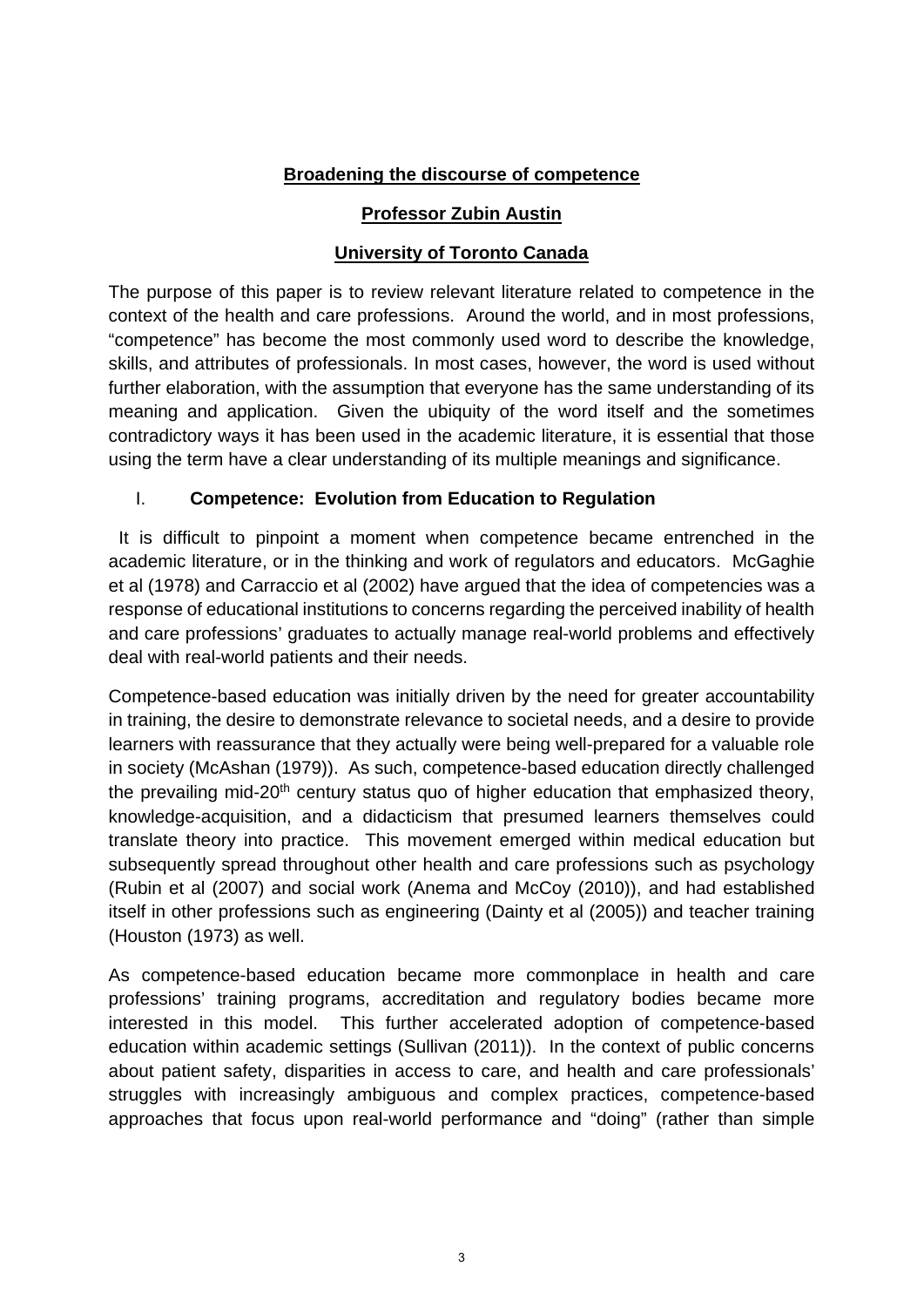acquisition of knowledge or theories) aligned well with regulators' needs vis-à-vis public protection, and their interests in demonstrating social responsibility and accountability in their roles (Hodges and Lingard (2013)).

As dialogue evolved between educators, regulators, and employers around the notion of competence, a key challenge emerged. Defining competencies as a series of real-world performance expectations and tasks, then using these as a foundation for curriculum purposes (as educators did), requires a certain level of accuracy, impartiality, and validation. Using these competencies (as regulators wished to do) as the foundation for entry-to-practice assessment, maintenance-of-competency evaluation, or fitness-topractice decisions increased the stakes considerably. The level of definitional clarity, validity, and defensibility of what "competence" actually means and looks like – the "psychometric burden" - is higher within a regulatory context due to the high-stakes nature of decisions made by regulators that directly affect the general public (Bleakleyet al (2011)). The scrutiny faced by proponents of competence-based education increased significantly as the dialogue shifted to high-stakes evaluation within regulatory and accreditation processes. Of importance, this shift towards higher stakes lead to a new scrutiny around what activities should actually be measured and assessed. The need for defensibility and standardisation (due to fear of litigation) resulted in greater emphasis on the more objective, technical, and visible activities of professionals (for example, physical assessment skills) and a hesitancy to assess subjective or less visible activities (for example, conflict management skills, or empathy).

As interest in competence evolved from teaching/learning to assessment/evaluation, it became increasingly clear that no single or simple definition of competence could adequately capture the gestalt of professionals' work (Malone and Supri (2010)). As a result, the notion of "competency frameworks" emerged, as a tool for describing and defining the constellation of interdependent knowledge, skills, behaviours, values, and attitudes necessary for effective real-world performance (CIPD UK (2013)). Competence frameworks typically eschew specific tasks or activities, and instead conceptualise performance as an interlaced/overlapping series of *roles*, each of which is necessary but by itself insufficient for effective real-world performance. One of the most widely cited, frequently emulated, and best known models is CanMEDS (Frank (2005)). CanMEDS was one of the first national competency frameworks developed for medicine, but is now used in various countries such as Canada, Australia, and the Netherlands (Whitehead (2013)), and increasingly adapted for various health professions such as nursing, occupational therapy, pharmacy, and physical therapy (Verma et al (2006); Ringsted et al (2006)).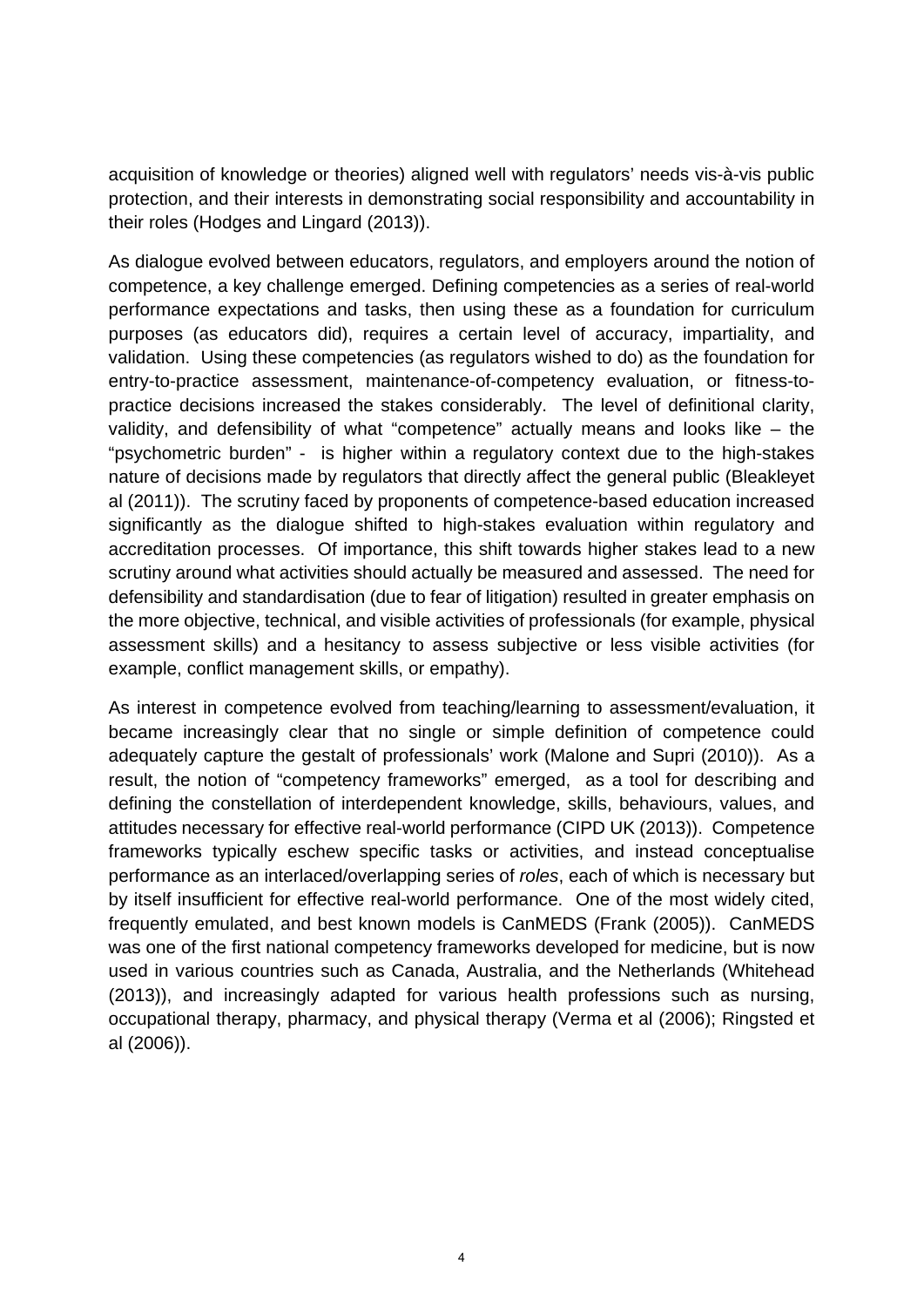

CanMEDS Competency Framework (2005)

In the CanMEDS framework, expertise as a health or care professional is conceptualized at the intersection of various other roles such as communicator and collaborator. Rolespecific competencies are further described but do not form the actual substance of the framework, in an effort to move away from a reductionist task-centred view of competence. This holistic, integrative, role-centred view provides both conceptual clarity and enhanced face validity and has, as a result, become an increasingly dominant mode for presenting competency frameworks across other sectors (Frank (2005); Whitehead et al (2011))

In the UK, Individual health and care professional bodies (including physiotherapists (Chartered Society of Physiotherapy (2013)), occupational therapists (Winchcombe and Ballinger (2005), and mental health professionals (Roth et al (2012)), have produced bespoke competency frameworks.

Competency frameworks have now become the dominant vehicle by which educators, regulators, employers, and others communicate performance expectations with professionals, the public, and other stakeholders (Whitehead (2013); Simpson et al(2002)). In distilling complex and nuanced aspects of professional practice into visual forms or rubrics, they provide a common starting point for understanding and discussing expectations and requirements of health and care professionals in practice.

### **II. Competence: Questions and Critiques**

Competence frameworks now underpin health and care professions training, education, and regulation in many countries (Simpson et al (2002)), leading to greater scrutiny of their development and implementation. There are of course positive and productive elements in these initiatives, around achieving consistency and transparency in different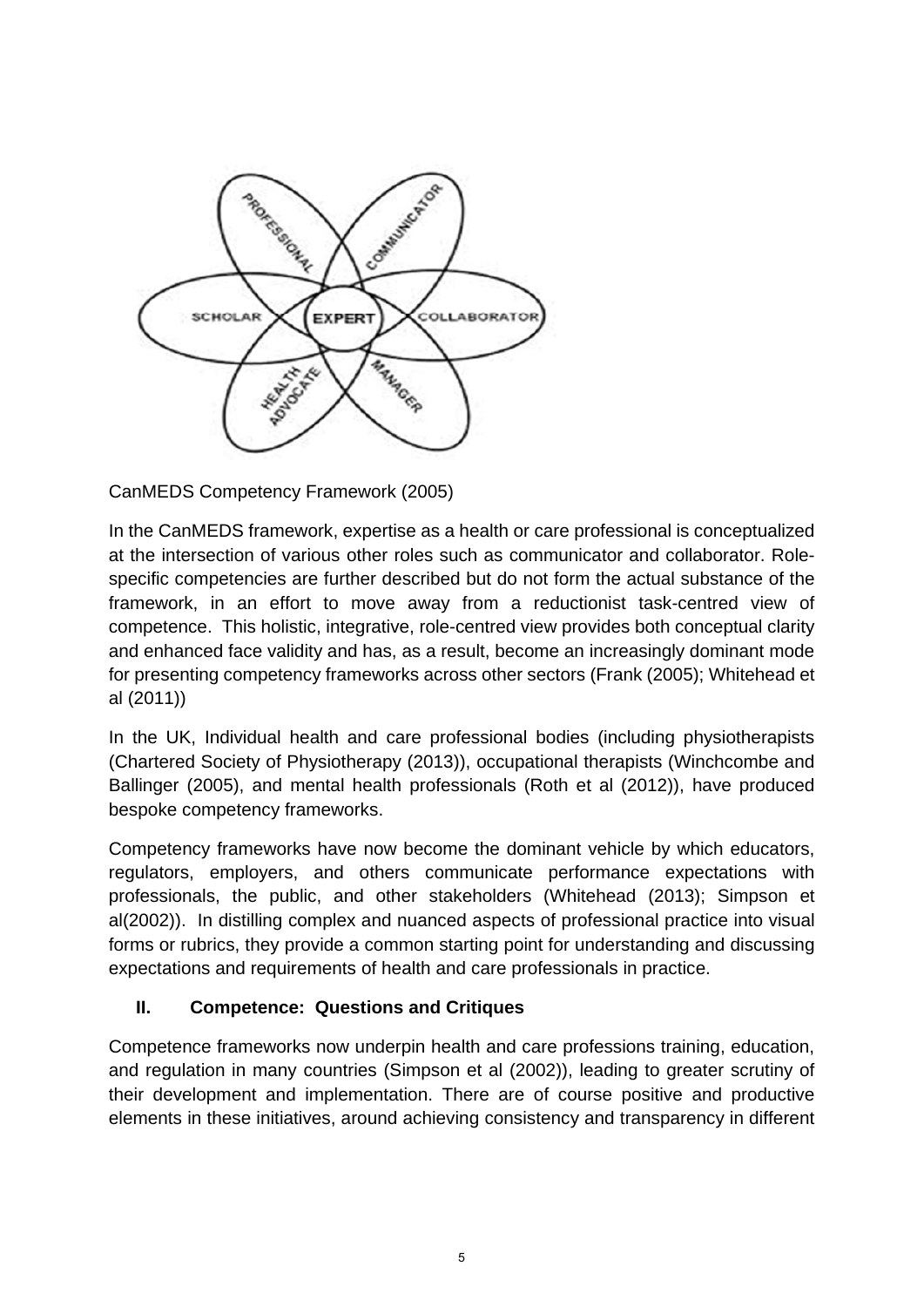contexts. However, some have argued that this approach is a "striving for mediocrity" (Brawer(2009)) that arises when we "focus our attention on minimum requirements only" as competency frameworks tend to do (Bleakley et al (2010)). When dealing with complex, ambiguous professional work, the whole is greater than the sum of the parts (Anderson and van der Gaag (2005)); slavish adherence to competence as a guiding principle of teaching and assessment risks atomising professional work, overemphasising routine skills, and inculcating a teaching-to-the-test mentality (Huddle and Heudebert(2007); Malone and Supri (2010)). Frank et al (2010) note that formulaic competency frameworks ("prescriptions") may produce a form of reductionism and utilitarianism, with an emphasis on the lowest-common-denominator rather than an aspirational vision of professionals, to their best potential, serving the public good ("professionalism").

Curiously absent from much of the competency literature is discussion of professionalism, reflective practice, and willingness to 'go-the-extra-mile' for patients and service users (Lingard(2009)). An emerging theme in the competency literature, this notion of 'going the extra mile' is well-understood by patients, service users and employers as an important component of health and care professionals' work. Mann et al (2009) and McGivern and Fischer (2012) note that health and care professionals' responses to competency frameworks may tend towards reactive compliance: in complex situations, instead of asking "what does the client/patient need me to do?" they may ask "what am I minimally required to do?"

This inherent tension between "prescription" and "professionalism" is perhaps best illustrated through the recent experience in the UK. The Francis Report (2013) made a series of 290 recommendations in response to the systemic failures at the Mid-Stafford Hospital, to legally enforce duties of openness, transparency, and candour in the NHS. These recommendations in turn prompted criticism from some academics around the UK: Fischer and Ferlie (2013) argue that "…rules to enforce openness, transparency and candour among NHS staff can create an impetus for change, but increasing microregulation of clinicians and managers is likely to undermine, rather than support highquality patient care." They further note: "…we are seeing a shift from micro-management to micro-regulation…what is needed instead is reanimation of the (health and care) professions…micro-regulation is not going to bring about culture change needed".

This tension is also recognized in the Francis recommendations themselves: "1.75: The current structure of standards, laid down in regulation, interpreted by categorisation and development in guidance, and measured by the judgement of a regulator, is clearly an improvement on what has gone before, *but it requires improvement".* 

This finding was further reinforced through the *Review of Staff Engagement and Empowerment in the NHS Report* (2014). The review found evidence connecting high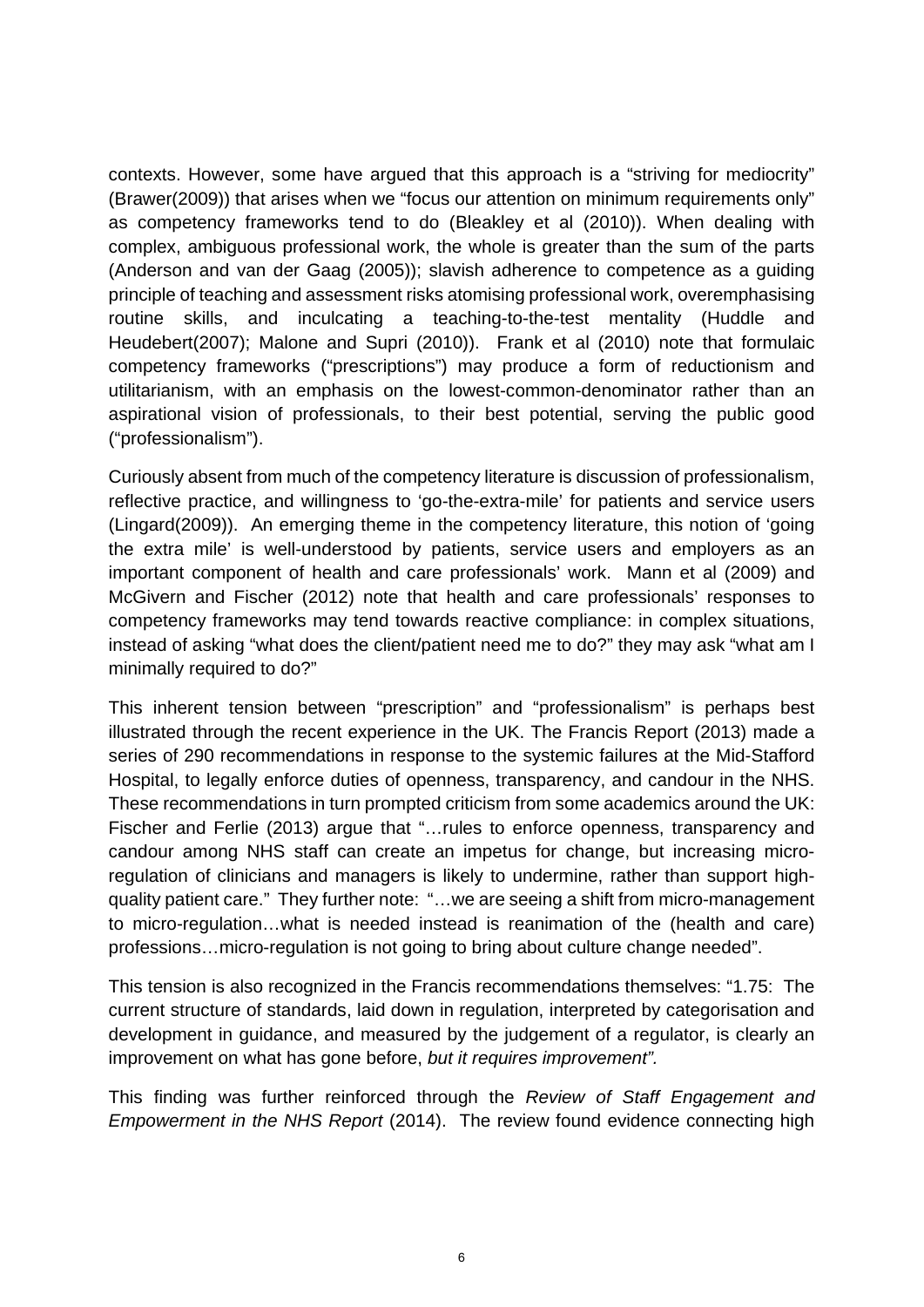levels of staff engagement (health and care professionals and staff who are strongly committed to their work and involved in day-to-day decision making) to better quality care and outcomes (including lower mortality rates, better patient experience, and reduced staff absence and turnover). Importantly, the *Report* also connected low levels of staff engagement with the type of failures demonstrated at the Mid Staffordshire NHS Foundation Trust. The *Report* called for all NHS organisations to prioritise *staff engagement* (not just competency frameworks) as a vehicle for improving delivery of safe, effective and competent care.

Historically, competence has been understood as a technical function of a profession, well-aligned to assessment through analytical checklists based on in-service performance (Witz (1992)). Reducing complex professional work to a checklist, then in a circular way, defining competencies simply *because* they are already codified on a checklist then tested on examinations, has traditionally been the mechanism by which competency frameworks and standards have evolved. Of significance is the notion that activities or behaviours that do not lend themselves to checklists or yes/no observations *do not consequently become defined as competencies* (Rogers et al (2005)). This has been illustrated recently in the UK by the *"Compassion in Practice"* campaign, a "…*new* vision for nurses, midwives and care-staff in England" (Chief Nursing Officer of England (2012)). The very need to actually define "compassion in practice" and to produce guidance around "6Cs" (six areas of action, with accompanying implementation plans) points to limitations inherent in the way in which the discourse of **competence** has evolved. Words such as "care" and "compassion" do not necessarily lend themselves to measurement through checklists, and consequently are not easily incorporated into competency frameworks as traditionally developed.

It is difficult to argue against the notion of competence underpinning our understanding of safe and effective practice in health and care professions. Competence by itself may be a necessary but insufficient construct to help shape safe and effective practices. New ways of seeing and understanding competence are evolving to address this gap.

## **III. "Competence" as an evolving discourse**

The term "discourse" has been used to describe the implicit meanings behind the words we use, and how these meanings shape our thoughts and ideas. Hodges (2006, 2009) has described five dominant discourses that have emerged over time in the health and care professions literature related to "competence":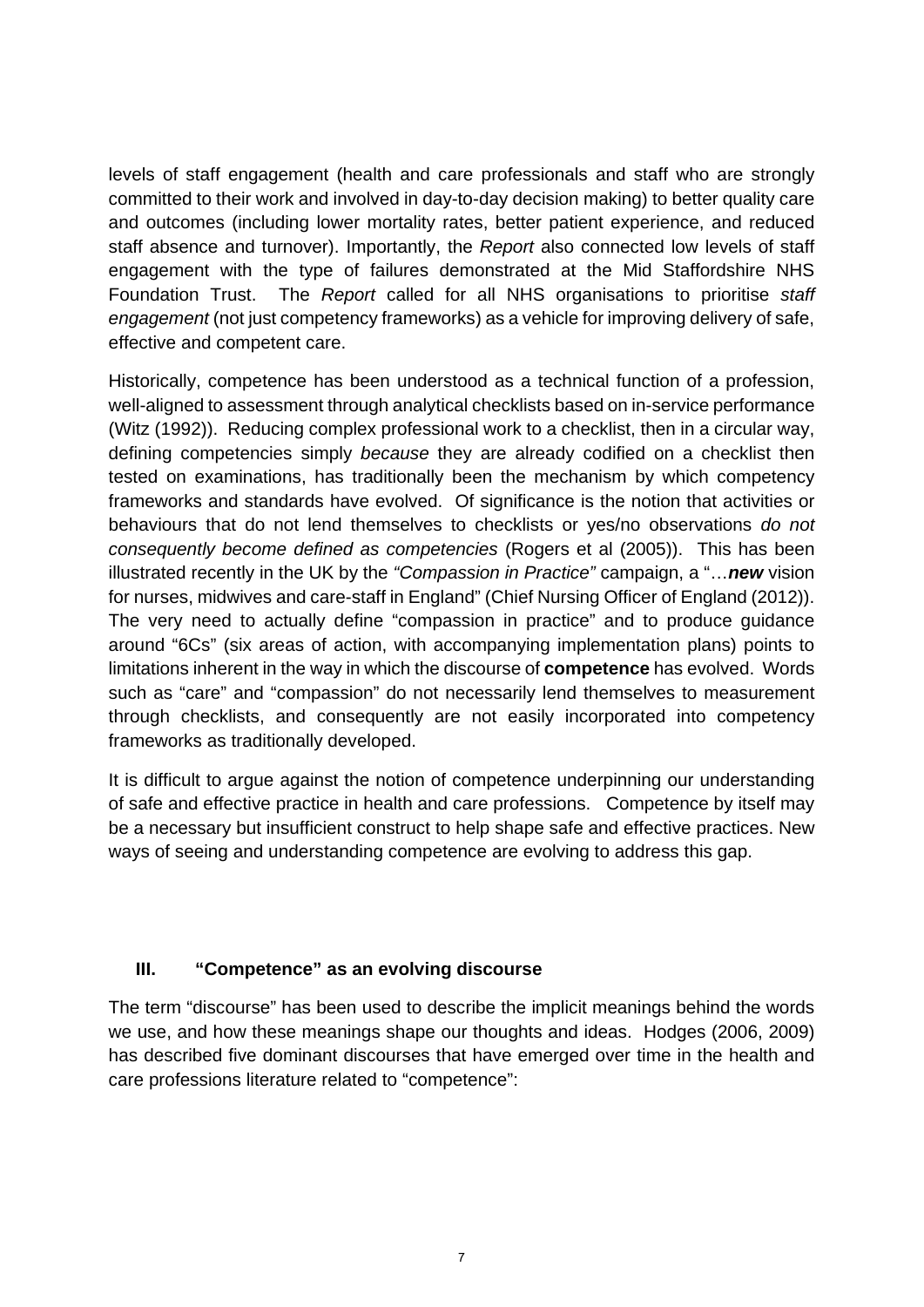- 1. **Knowledge discourse:** competence is a function of ability to recall facts and basic science knowledge. From this perspective, competence is assessed using multiple choice tests or other methods that emphasize memorization and rote reproduction of knowledge. As Miller (1990) has noted, this leads to book-smart professionals who lack interpersonal skills and the propensity to care is another issue
- 2. **Performance discourse:** competence is a function of the ability to actually behave or perform in a prescribed manner in a specified situation. From this perspective, competence is assessed using objective structured clinical examinations or other in-practice observations. We are less concerned with what people know and more interested in what they do; Norman et al (1996) have noted that this may lead to mindless reproduction of practices rather than deliberative and well-reasoned care. It may also lead to an inability to actually perform effectively in non-standardised or ambiguous situations.
- 3. **Psychometric discourse:** competence is a function of the ability to demonstrate attainment of pro-forma standards and expectations in a statistically defensible manner. From this perspective, competence is assessed through sampling with the objective of reducing variance and ensuring reliability, validity, generalizability, and defensibility of the assessment. Schuwirth and van der Vleuten (2006) have noted that this drive for standardisation negates the actual essence of humanfocused care.
- 4. **Reflection discourse**: i competence is a function of mindfulness and selfassessment in practice. From this perspective, intelligent and well-intentioned individuals provided with an environment to safely reflect and self-improve will enhance their own practice. Nelson and Purkis (2004) have noted that an overemphasis on reflection may result in technical incompetence being overlooked.
- 5. **Production discourse:** as health systems have become more complex, filled with "cases to be managed" rather than "people to be cared for", the imperative of operational efficiency has grown. There is a strong emphasis on monitoring and a culture of surveillance in the name of outcome measurement. Questions regarding the objective of efficiency at the potential expense of empathic care are challenges to the production discourse.

Over the past 30 years, these dominant discourses have produced a variety of rules, checklists, algorithms and guidelines that are meant to hold health and care professionals accountable to a clear, objective, minimal standard of practice. To Whitehead (2013), answering the question of "accountability" by producing checklists and competence frameworks not only does not address the problem itself, it paradoxically distorts the essence of professionalism by only promoting *minimal* expectations. This finding has been echoed by Fischer and Ferlie (2013): "increasing micro-regulation across the NHS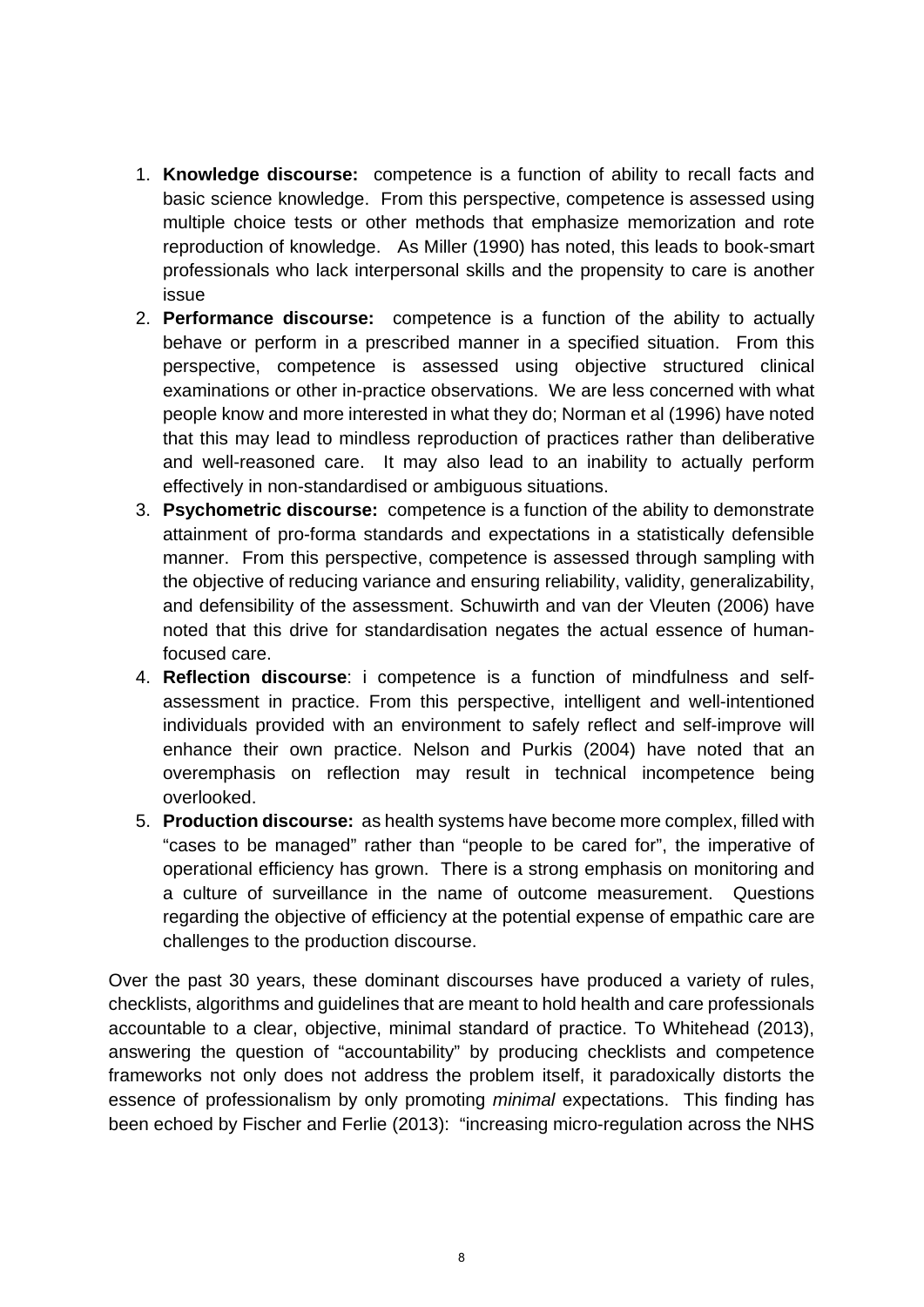is likely to aggravate tensions between externally focused regulation, oriented towards transparency, accountability and external scrutiny, and locally important values of delivering high-quality care. Paradoxically, the Francis recommendations extend regulation still further as a dominant idea, which is misguided."

No single existing competence discourse adequately captures the nuanced complexity of contemporary health and care professionals' work. Recognizing that each discourse brings with it a series of assumptions (and in addition blocks or crowds out other assumptions) means that no single discourse by itself truly captures the full essence of "competence".

# **IV. Competence: Emerging Discourses**

The current system of health and care professionals' education and regulation has been built upon competing and evolving discourses of competence. For some, this represents the triumph of the 'Production' discourse: large, chaotic, complex health systems (catering to multiple needs and employing hundreds of thousands of individuals) need systems to ensure they actually function. Competence discourses that emphasise processes, that utilise checklists, and that rely upon centralised leadership and hierarchies, provide a comforting and recognisable structure that appears business-like and efficient (Mylopoulos(2013)).

A significant critique of existing competence discourses has emerged: if, after decades of work (and billions of pounds) spent developing competence frameworks, why do large system failures such as Mid Staffordshire still occur? Does this suggest a problem with "competence" itself as a safeguarding concept?? How could the Mid Staffordshire tragedy (among others) have occurred given the complex, interwoven web of local, national, and profession-specific competence frameworks that have existed for many years? Failure on this scale and at that level raises questions about the adequacy and sufficiency of existing frameworks for public protection: as Francis himself noted in *Patients First and Foremost: The initial government response to the report of the Mid Staffordshire NHS Foundation Trust Public Inquiry (2013), "*(t)he system as a whole failed in its most essential duty"- including the existing system of competence frameworks as a bulwark against harm.

In this spirit, several scholars have begun to point out the limits of existing competency discourses and have suggested complementary discourses of competence to broaden understanding of the term itself.

## *1. Competence as an inter-relational/collective construct*

Care today is provided by teams. Patients with sore elbow are referred to medical imaging specialists for x-rays, have medical laboratory technologists take blood samples,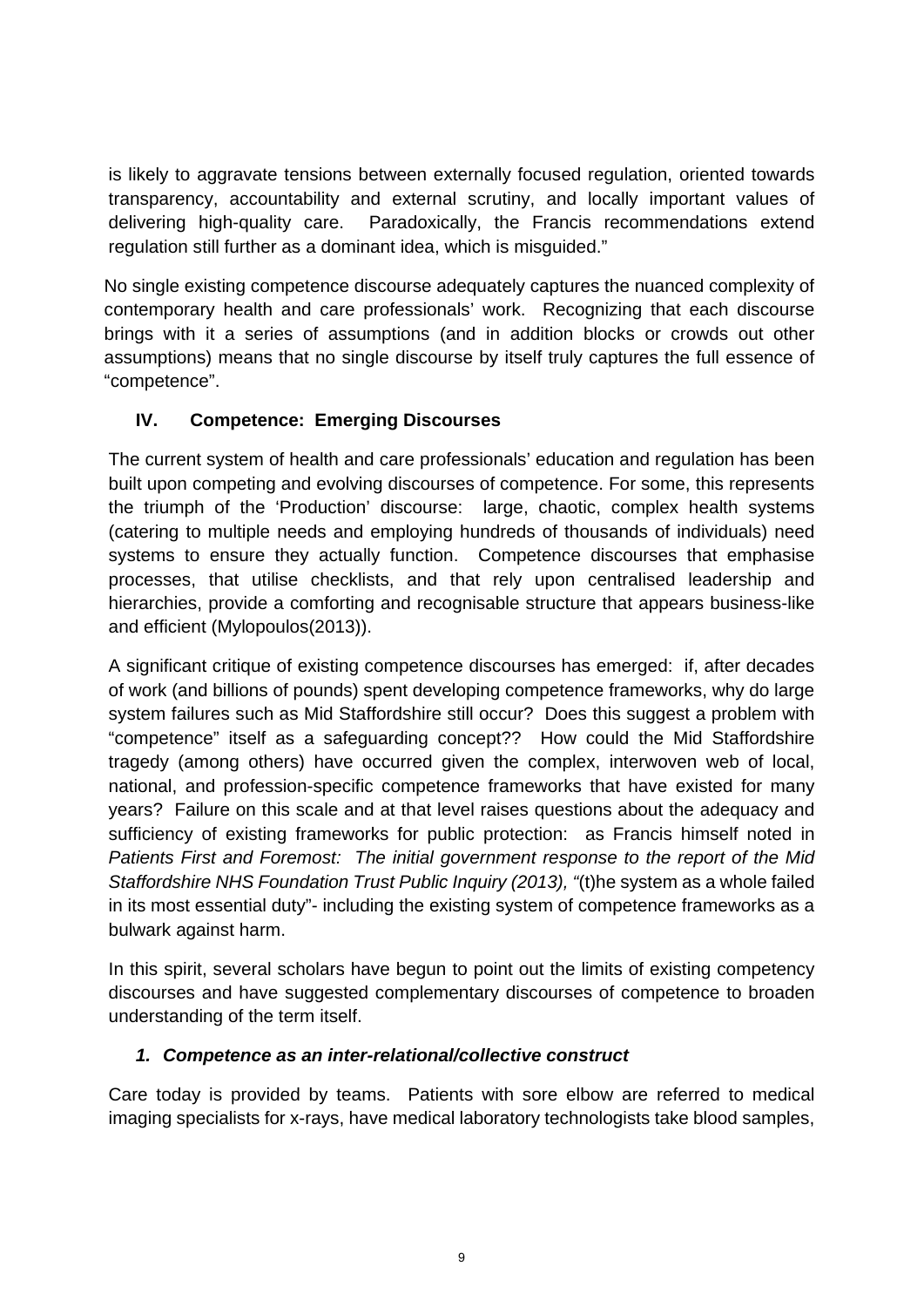visit pharmacists for medications, work with physical and occupational therapists to restore function etc. The reality of inter-professional care delivery poses central challenges to the uni-professional and highly individualistic construct of competence as currently understood. As Lingard et al note (2007), teamwork is mostly learned through socialization (e.g. observation and experience). Lingard (2012) notes these realities produce important paradoxes, particularly since competence is generally seen as a *quality* or *capacity* an individual possesses or does not possess:

- a. Competent individuals can come together and still form an incompetent team
- b. Individuals who perform competently in one team may not in another team
- c. One incompetent member functionally impairs some teams but not others

Lingard suggests these three paradoxes point to the limitation of current discourses of competence. Real world experience of health care today suggests that competence is more than simply a quality that individuals acquire and possess, free from context or location. High-profile examples of organisational and institutional failures suggest competent practitioners who find themselves in floundering systems are not as selfcontained as the current discourse pre-supposes. Lingard (2012) suggests a collectivist discourse to competence must evolve, one premised on the following notions:

- a. Competence is achieved through participation in authentic, real-world situations, not contrived academic settings
- b. It is distributed across a broad network of persons and artifacts
- c. It is a constantly evolving set of multiple, interconnected behaviours enacted over time

Lingard's work examining the nuanced interpersonal interactions amongst operating theatre staff and surgeons points to the notion of the whole being greater than the sum of the parts. Building on the work of Salas et al (2007) in "team cognition", this collectivist view of competence emerges at a time when health is increasingly recognized as a network, not a dyadic relationship between a single professional and a patient. Drawing upon the experience of other industries (notably aviation), the idea of collective competency (which includes not only practitioners but the organisational context within which they practice) requires alternative methods of understanding and assessment.

Critics of this approach note that logistical difficulty of developing and implementing teamcompetency assessment models. However, as Lurie et al (2009) have noted, this criticism presumes that current competence assessment systems are indeed robust and actually do what they purport to do well – when in fact (with the exception of the medical knowledge domain) few competence assessment tools actually are actually simultaneously reliable, valid, generalizable, and feasible.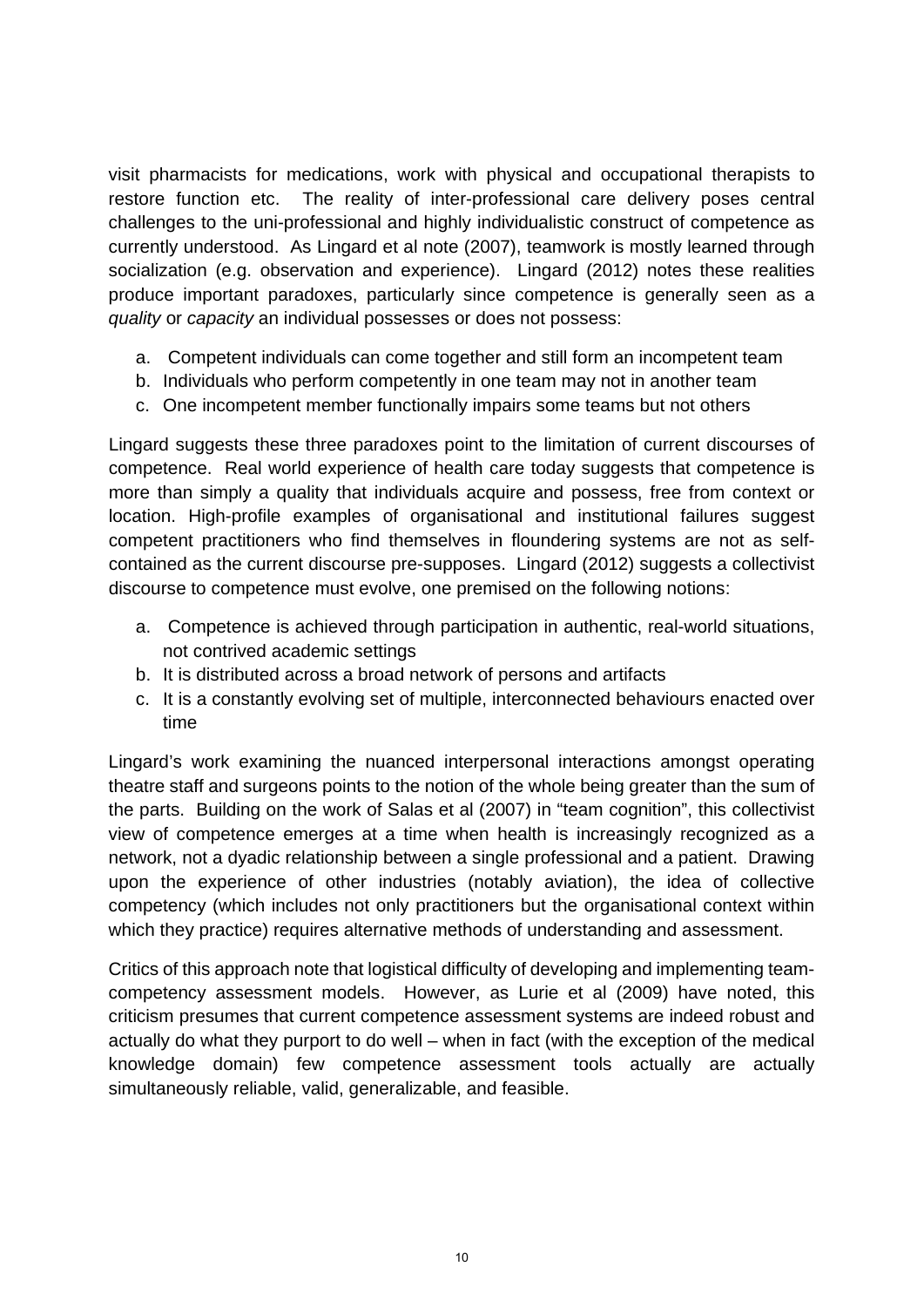Broadening the discourse of competence to recognize the centrality of collaboration, interdependence and teamwork in today's health system is necessary. Many system problems and errors characterized as "communication failures" are not the result of substandard or incompetent communication skills per se: instead they reflect failures to recognise that teams are the true unit of care delivery in most systems today and further work is necessary to articulate and construct discourses that recognise this reality. As Berwick observed, "(h)ealth and care professionals…want to offer safe care: in spite of that, patients get injured because of defects in the care system. Blame and accusations are not the answers. Teamwork and improvement are the answers. Commercial air travel didn't get safer by exhorting pilots to please not crash. It got safer by *designing planes and air travel systems* that support everyone to succeed in a very, very complex environment. We can do that in healthcare too." (Berwick(2011)).

### *2. Competence as an emotional construct*

McNaughton and LeBlanc (2012) note that, "…within the health professions, emotion sits uneasily at the intersection between objective scientific fact and subjective humanistic value". From early on health professionals are taught and encouraged to separate their professional and personal selves, the implication being that human emotions cloud judgement and professional effectiveness. Increasingly, there is recognition that this traditional approach may be counterproductive to the objective of safe and effective health care delivery.

Williams (2001) has noted the long-held ambivalence towards emotion within the health professions education literature: he notes that emotion is traditionally viewed as "the opposite" of reason, and consequently seen as uncontrollable and something that needs to be transcended. Increasingly, psychologists have grown to understand that emotion and reason are not isolated processes but interconnected dualities: without emotion, there cannot be reason and vice-versa. Kensinger (2009) has noted that emotion plays a critical role in memory function: the emotional context fundamentally shapes the way in which memory is formed and recalled. Raghunathan and Pham (1999) have that emotion has a formidable influence in decision making: Phelps (2005) and Damasio (1994) note that emotion can influence a wide range of cognitive functions, including perception, attention, memory, and decision making.

Competence as an emotional construct has been popularized through the work of Goleman (see *Emotional Intelligence: Why it can matter more than IQ* (1995)). His model combines skills, abilities and personality traits and formulates a command function of "emotional management". The literature applying emotional intelligence (EI) to health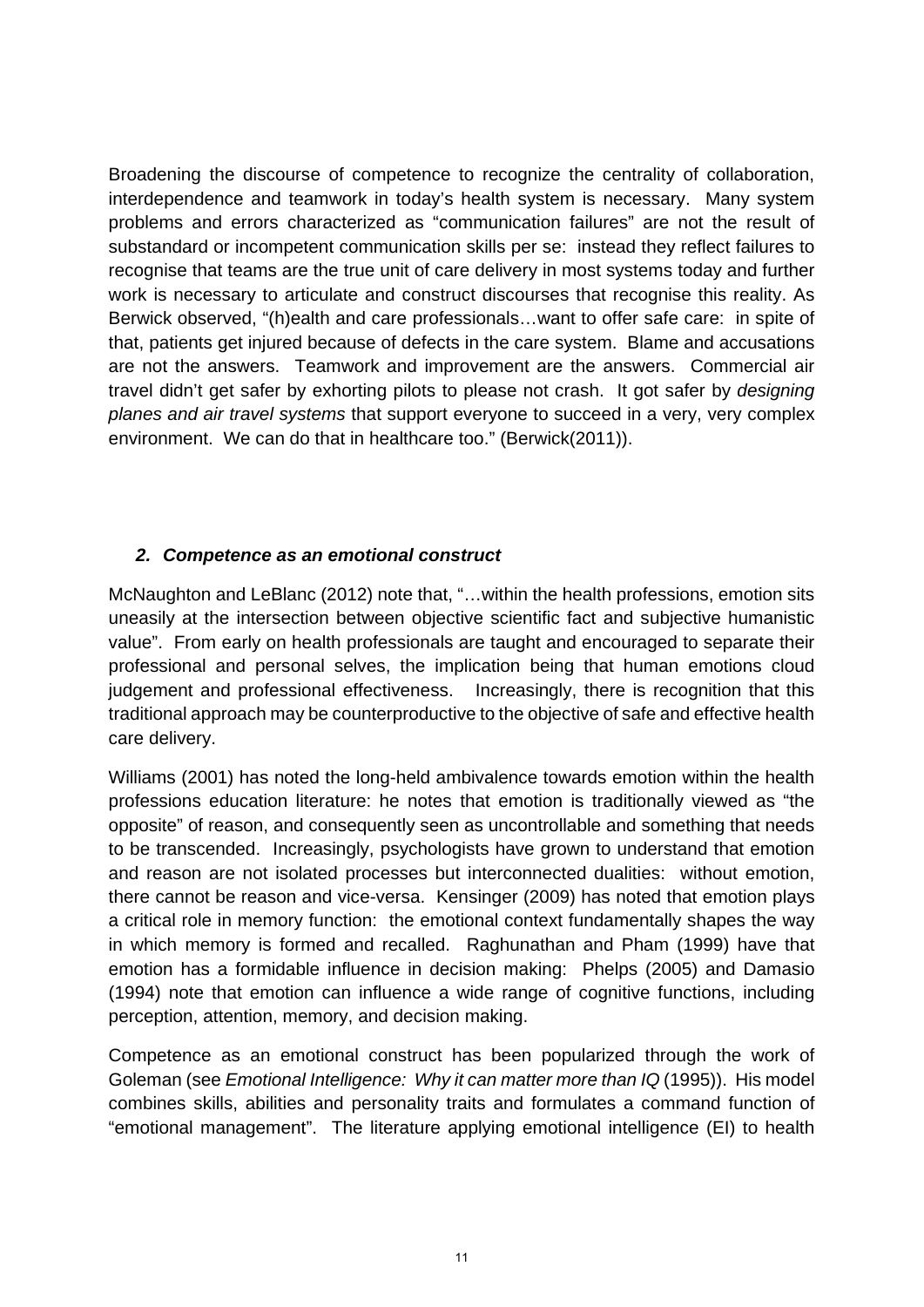professions education is broad and extensive., EI principles are now utilised in admissions interviewing (Libbrecht et al (2014); Humphrey-Murto et al (2014)), clinical skills assessment (Stratton et al (2005); Cherry et al (2013); Romanelli et al (2006))and clinical teaching (Allen et al (2012)) in health and care professions such as nursing, physiotherapy, speech and language therapy, pharmacy, medicine, midwifery, and psychology.

A consensus emerging from this literature is emerging: empathy is the core of health and care professional practice, significantly challenging historical assumptions of the centrality of technical or cognitive skills (McNaughton and Leblanc (2012). From this perspective, discourses of competence that focus on the technical or cognitive domains actually miss the mark: superior technical and cognitive skills with limited empathy and emotional intelligence give rise to poor care (McNaughton and Leblanc (2012)). This insight reinforces the work of McGivern and Fischer (2012) who note that "…rules-based regulation tends to erode values-based self-regulation, producing professional defensiveness and contradictions which undermine, rather than support, good patient care".

Human factors in patient safety are currently of significant research interest. There is a critical need to understand the distinction between "knowing" and actually "wanting to do" the right thing in a complex environment, particularly when doing the right thing requires the health or care professional to go beyond what might be normally expected or overcome a system barrier (Feldman (2001)).

This link between competence and emotional intelligence has been underdeveloped, in part due to the psychometric emphasis of much of the contemporary competence literature. EI resists reduction in the form of a checklist that has historically been the approach taken in competency-based systems (Carrothers et al (2000)). Framing competence as a form of emotional intelligence or "emotional regulation" (Phelps, 2006) is challenging due to the difficulties associated in measuring it using standard statistical tests such as reliability, validity, or generalisability.

How can recent insights into emotional intelligence be integrated into a broadened discourse of competence? At a psychometric level, increased reliance on global/holistic forms of assessment may be one alternative. Conceptualizing competence as a gestalt, rather than as a checklist aligns with the notion that emotion and reason are as indivisible as a dancer and a dance: change one and of necessity the other changes. Current attempts to translate competence discourses into assessment tools suffer from an overlyrationalist bias, the belief being that measurement is quantitative, behaviour is observable, and performance can be subdivided into constituent components. Competence discourses that emphasise emotional intelligence at the core would resist these biases and instead examine ways in which the link between emotion and reason,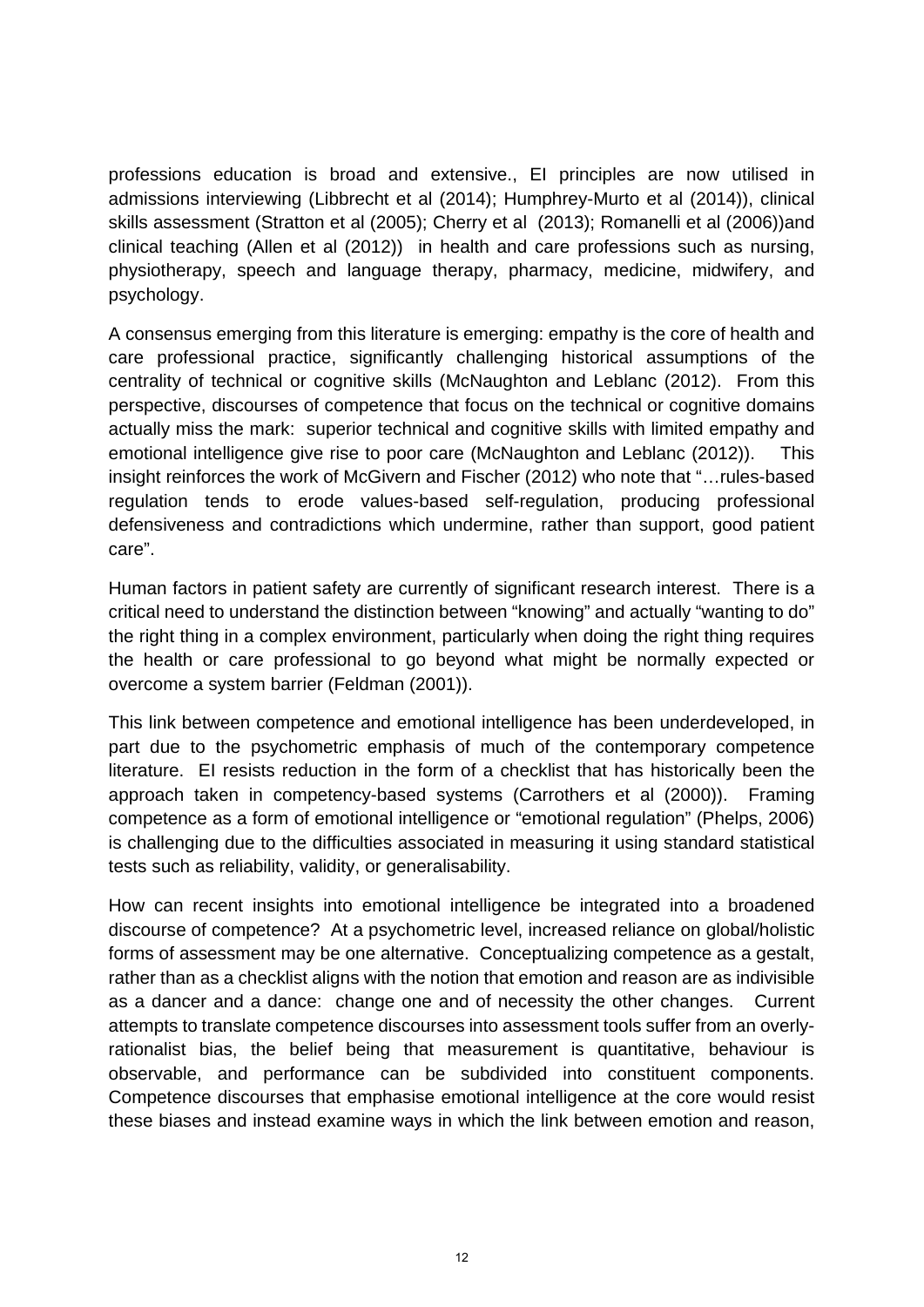clinical decision making and empathy, and professionalism and ethics are more explicitly acknowledged.

## *3. Competence as a psychological engagement construct*

The work of Csikszentmihalyi (1990) and Gardner et al (2001) with respect to the psychology of positive experience provides a unique insight into the connection between motivation and performance. This model suggests that human beings are at their best when environmental challenges and opportunities align with personal skills and interests. Csikszentmihalyi (1990) coined the term "flow" to describe a state of absorption in an activity, "…your whole being is involved and you're using your skills to the utmost".

Csikzentmihalyi's description of flow echoes the work of Schon (1983) who coined the term "reflective practitioner" to describe the unique feature of professional work: cognitive ambiguity. If professional practice were straightforward and formulaic, it would easily be performed by machines. What makes professional work unique – and valuable to society – is that decisions must be made when information is imperfect and answers are not clear. At these times, professionals must demonstrate a psychological flexibility that allows them to recognize there may not actually be a right answer, only so-called least worst alternatives.

The work of Schon and Csikzentmihalyi raises important issues regarding the role of *motivation* in human behaviour. Simply because individuals *can* do something does not necessarily mean that (in a given circumstance) they *will* do it, especially when barriers (including inertia, complexity, organisational culture, or time constraints) exist. The psychological energy necessary to transcend routine, bureaucracy, standard operating procedures, or any other form of resistance, requires "flow" (Csikzentmihalyi (1990)).

There has been increasing interest in the notion that competency frameworks may actually be antagonistic towards "flow" and the psychological/motivational needs of health and care professionals. As Bereiter and Scardamalia (1993) note in *Surpassing Ourselves*, rules-based systems (including checklists and competency frameworks) generally do not create the type of environment, or produce the psychological interest and energy, required by most people to use their skills and knowledge to their fullest abilities.

The work of McGivern and Fischer (2012) and Fischer and Ferlie (2013) have illustrated how rules-based regulation of health and care professionals erodes values-based selfregulation. They have raised concerns that any attempt to regulate or prescribe the work of professionals will compromise motivation and engagement, fundamentally changing the nature of professional work.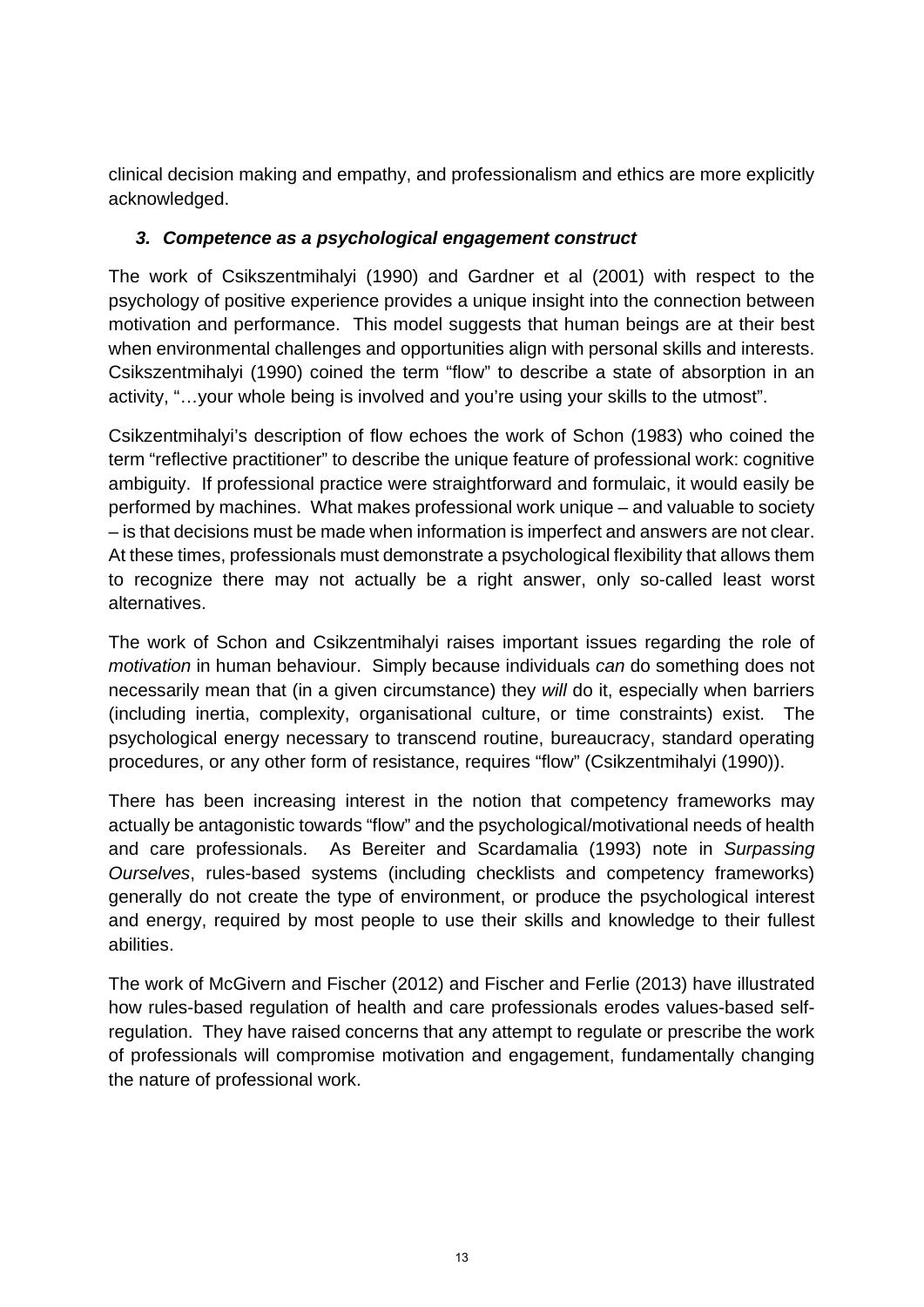The need to create a psychologically *engaged* workforce has been identified by experts in the UK: proposals for staff-led health and care services with devolved decision-making have been described as a vehicle that will improve patient care. West et al (2014) have argued that development of engaged, collective leadership for health care is critical: individuals must assume responsibility for the success of their organization, not just their own jobs. Campling (2013) presents the notion of *intelligent kindness*: behaviours not found in any job description, specification, or competency framework, but ones that actually "…capture the essence of kind practice". This kind practice, she argues, builds a virtuous circle producing better outcomes which "…could be useful in our quest following the Francis Enquiry to transform the culture of healthcare".

This emphasis on cultural transformation is echoed by West and Dawson (2012) who note that "(i)t has long been recognised that engagement of employees with their work and organisation is a factor in their job performance." In their report *Employee Engagement and NHS Performance,* they conclude that staff engagement "…is linked to a variety of individual and organisational outcome measures including staff absenteeism and turnover, patient satisfaction and mortality, and safety measures, including infection rates".

Traditional competence frameworks have focused on development of individual's capabilities, which does not necessarily translate into organisational advancement. As described in the *Review of Staff Engagement and Empowerment in the NHS* (2014), such shifts in culture and organisational administration produce the type of psychological engagement necessary to unleash health and care providers' potential. In their White Paper *Delivering a Collective Leadership Strategy for Health Care (2014), Eckert et al* highlight the connection between devolved decision making, staff engagement, morale, and ultimately improved health care outcomes. Literature on the connection between staff engagement and outcomes in the health and care professions is emerging. Prins et al (2010) in a study in the Netherlands noted that physicians who scored higher on professional engagement were statistically significantly less likely to make medical, diagnostic, or prescribing errors. A large study involving over 8000 hospital nurses by Laschinger and Leiter (2006) noted that those who ranked hire in terms of professional and organisational engagement had better patient safety outcomes. Boorman (2009) in the *NHS Staff Health and Well-Being Report* noted that staff absenteeism cost the system over 1.75 billion (equating to the loss of 45 000 full time staff positions) annually, and that absenteeism itself is linked strongly with engagement scores.

 Berwick (2011) has emphasized "(t)he workforce is not the problem…they want to offer safe care. Good people get trapped into bad systems. (Safety) is not about enforcement; it's about involvement." As noted by Eckert et al (2014), disengaged professionals are disinclined from "going the extra mile" and instead are more likely to do only that which is minimally required.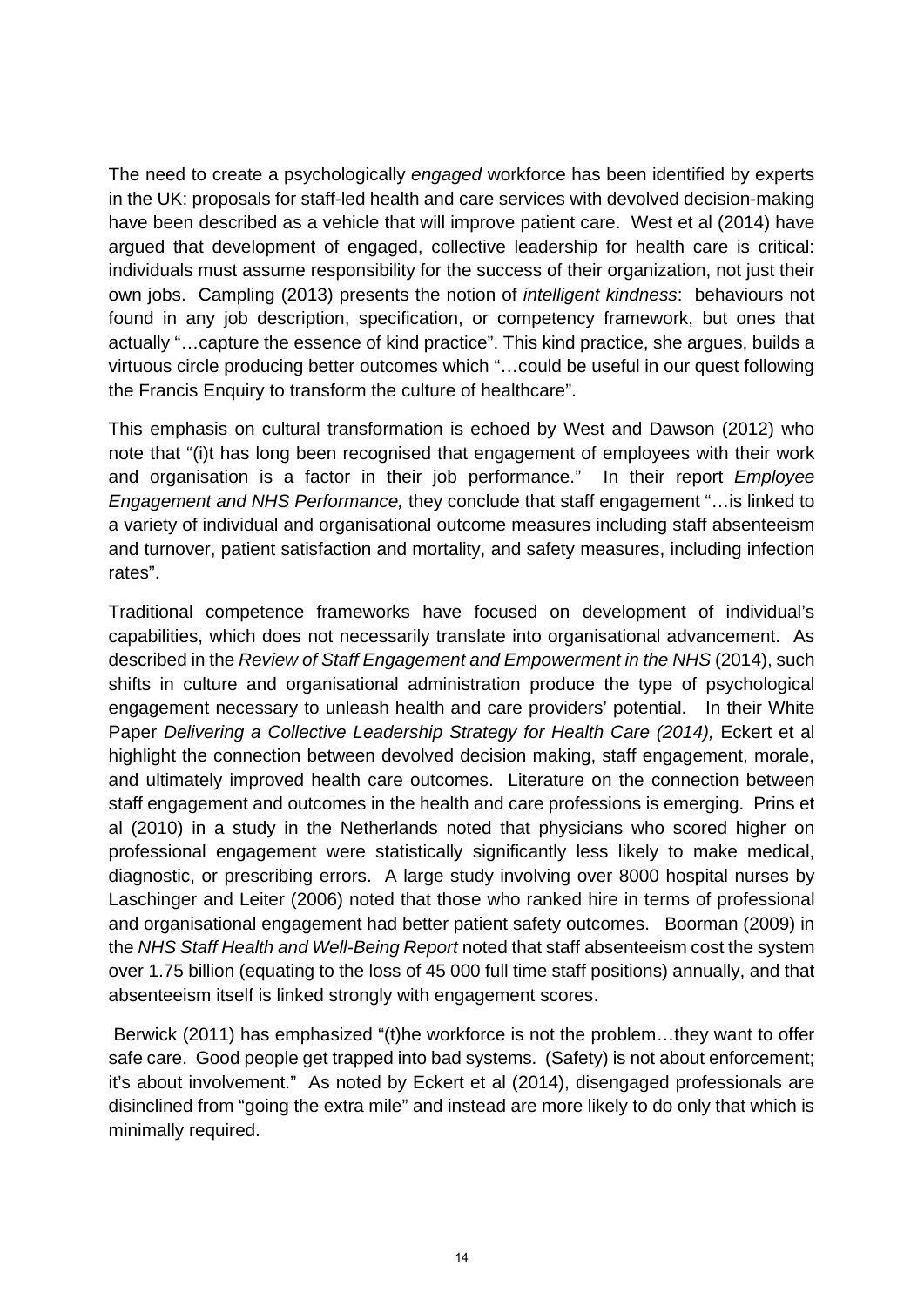Can one be simultaneously competent and disengaged? Austin et al (2003) have noted that pharmacists in Ontario, Canada at highest risk of not meeting competence standards i) graduated from educational programs more than 25 years ago; ii) work in sole practitioner arrangements; and iii) received their professional education/training outside North America, and argues that these risk factors are general symptoms of isolation and professional disconnection. Grace et al (2014) identified predictors of physician performance on competence assessment and noted similar personal characteristics and practice context features, suggesting professional isolation is a risk factor for competence drift. Wenghofer et al (2014) note that attendance at and participation in continuing professional development activities may serve an inoculating function for those who are at risk of competence drift: engagement with one's peers and involvement with one's professional community provides peer-benchmarking opportunities that may relate to competency. This literature suggests a connection between disengagement and competence drift that further research.

 As noted by West et al in *NHS Staff Management and Service Quality (2012)* "...the more positive the experiences of staff within an NHS trust, the better the outcomes for that trust…the more engaged staff members are, the better the outcomes for patients and the organisation generally". The language of engagement has only recently been included in discussions related to competence, and has not yet been incorporated within most competency frameworks. As this discourse matures and evolves, this perspective will continue to grow in importance.

### **IV: Competence as a cultural construct**

Competence problems are identified in only a very small number of professionals within any cohort (HCPC Annual Report 2012, 2013). In these cases – including the system failures at Mid Staffordshire – organisational culture has been identified as an important potential cause (Francis, 2012). No matter how competent each individual practitioner may be in the practice of his/her profession, s/he may simply be unable to demonstrate competence due to dysfunctional or suboptimal leadership, line management, supervision, or organisational culture.

As noted by Dixon-Woods et al (2013), within the English NHS there is "…an almost universal desire to provide the best quality care…", but "…consistent achievement of high quality care was challenged by unclear goals, overlapping priorities that distracted attention and a compliance-oriented bureaucratised management….(g)ood staff support and management were also highly variable, though they were fundamental to culture and were directly related to patient experience, safety, and quality of care*.*" This raises the question of whether the current model of assuring competence of each individual health and care professional's competence is adequate and sufficient, or whether a new construct – such as organisational culture competence – should be developed. A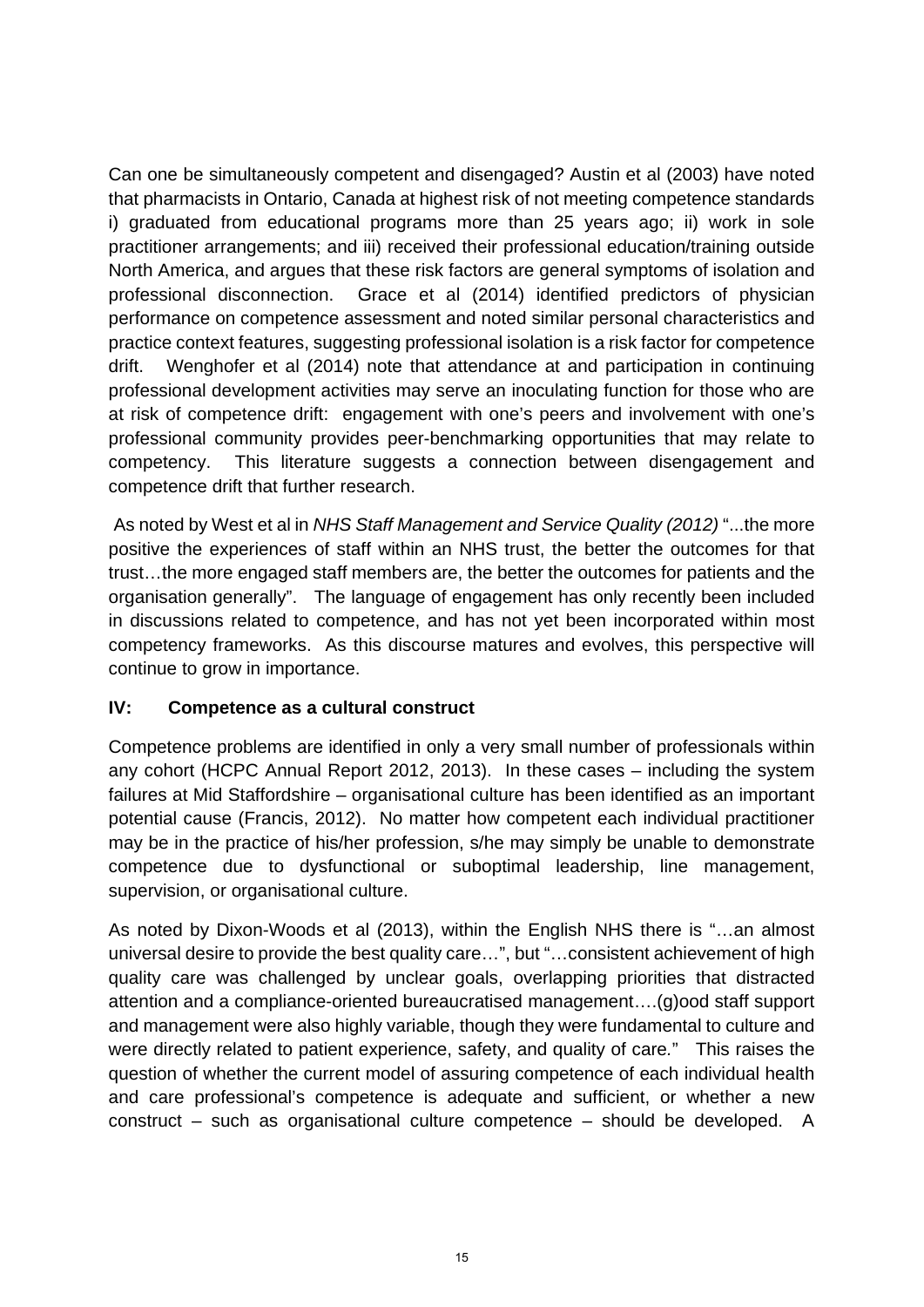consistent theme - from Francis (2012) to Berwick (2013) to West (2014)-has been the need for culture change in the NHS to prevent future tragedies.

While calls for strategic culture change within the NHS are ubiquitous, specific tactics continue to be elusive. For example, the National Advisory Group on the Safety of Patients in England, in *A Promise To Learn – A Commitment to Act* (2013) noted that "(w)hen responsibility is diffused, it is not clearly owned; with too many in charge, no one is". Simultaneously they call for more involvement to "engage, empower, and hear patients" and "foster whole-heartedly the growth and development of all staff". The authors of *Patient Centred Leadership: Rediscovering our Purpose (2014)* state: "(i)t is time for the NHS to rediscover its purpose" and propose a model of shared leadership and bottom-up collaborative decision making focused on patients, which may produce conditions of diffused responsibility. Storey and Holti (2013) in *Towards a New Model of Leadership for the NHS* describe elements such as motivating teams and individuals, creating a positive emotional tone/climate, and encouraging staff involvement and engagement as the most effective evidence-informed tools for organisational cultural change.

Further research is ongoing to try to better understand what specific tactics to produce cultural change within organisations can actually support meaningful improvement.

## **V: Conclusions:**

Traditional constructs of competence have emphasised an individual health or care professional's technical and cognitive skill set. As described in this synthesis, this may be a necessary but insufficient way of thinking about competence.

Emerging notions of teamwork, emotional intelligence, and engagement represent important steps in broadening the discourse of competence. The idea that organisational culture influences individual professional's abilities to demonstrate competence raises important challenges and questions. The traditional checklist-approach to defining and measuring knowledge and skills, while necessary, may not be sufficient as the complexity of health care and service delivery increases. Broadening our understanding of competency and recognizing the limitations of traditional approaches are important first steps in ensuring the best, most effective health and care possible.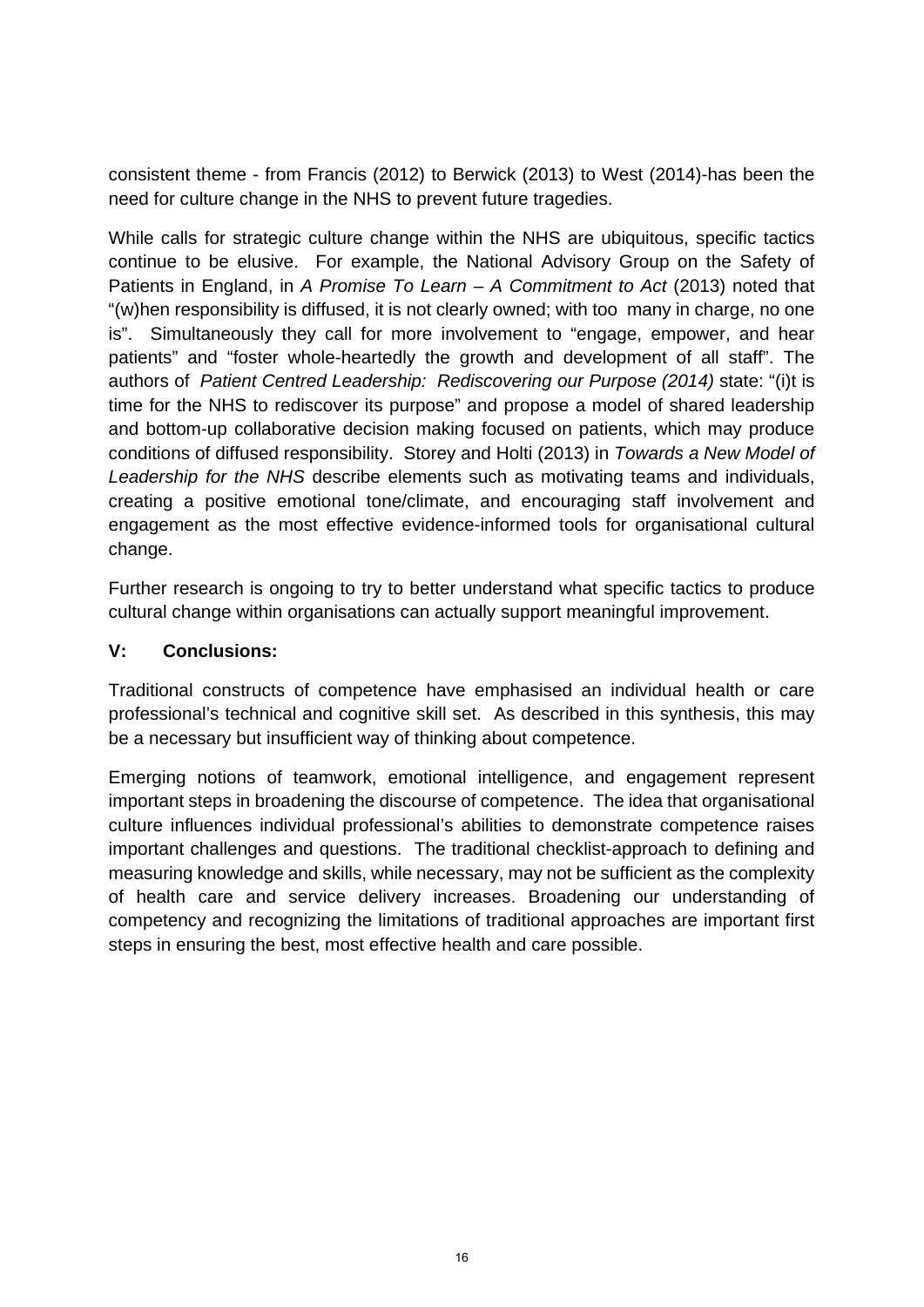### **Reference List**

*A Promise to Learn – A Commitment to Act: Improving the Safety of Patients in England.* 2013. National Advisory Group on the Safety of Patients in England. Available at: https://www.gov.uk/government/uploads/system/uploads/attachment\_data/file/226703/Berwick Report.pdf Accessed August 24 2014.

Allen DE, J Ploeg and S Kaasalainen. 2012. The relationship between emotional intelligence and clinical teaching effectiveness in nursing faculty. *Journal of Professional Nursing* 28(4):231- 240.

Anderson C and van der Gaag,A. 2005. *Speech and language therapy: issues in professional practice.* Chichester: Wiley.

Anema MG and J McCoy. 2010. *Competency based nursing education: guide to achieving outstanding learning outcomes.* New York: Springer

Austin Z, D Croteau, A Maini and C Violato. 2003. Continuous professional development: the Ontario experience in professional self-regulation through quality assurance and peer review. *American Journal of Pharmaceutical Education* 67(2):56-63.

Bereiter C and M Scardamalia. 1993. *Surpassing ourselves: An inquiry into the nature and implications of expertise.* Chicago: Open Court Publishing.

Bleakley A, J Bligh and J Browne. 2010. *Medical education for the future: identify, power, and location.* Dordrecht, Springer.

Brooks MA. 2009. Medical education and the tyranny of competency. *Perspectives in Biology and Medicine* 52:90-102.

Campling P. 2013. *Culture, kinship and intelligent kindness.* Royal College of Psychiatrists. Available at:

http://www.rcpsych.ac.uk/pdf/Penny%20Campling%20Culture,%20Kinship%20and%20Intelligen t%20Kindness.pdf Accessed August 24 2014.

Carraccio C, SD Wolfsthal, R Englander, K Ferentz and C Martin. 2002. Shifting paradigms: from Flexner to competencies. *Academic Medicine* 75:361-367.

Carrothers RM, SW Gregory and TJ Gallagher. 2000. Measuring emotional intelligence of medical school applicants. *Academic Medicine* 75:456-461.

Cherry MG, I Fletcher and H O'Sullivan. 2013. Exploring the relationships among attachment, emotional intelligence, and communication. *Medical Education* 47(3):317-325.

Compassion in Practice: Nursing, midwifery and care staff – our vision and strategy. Department of Health, NHS Commissioning Board. 2012. Available at: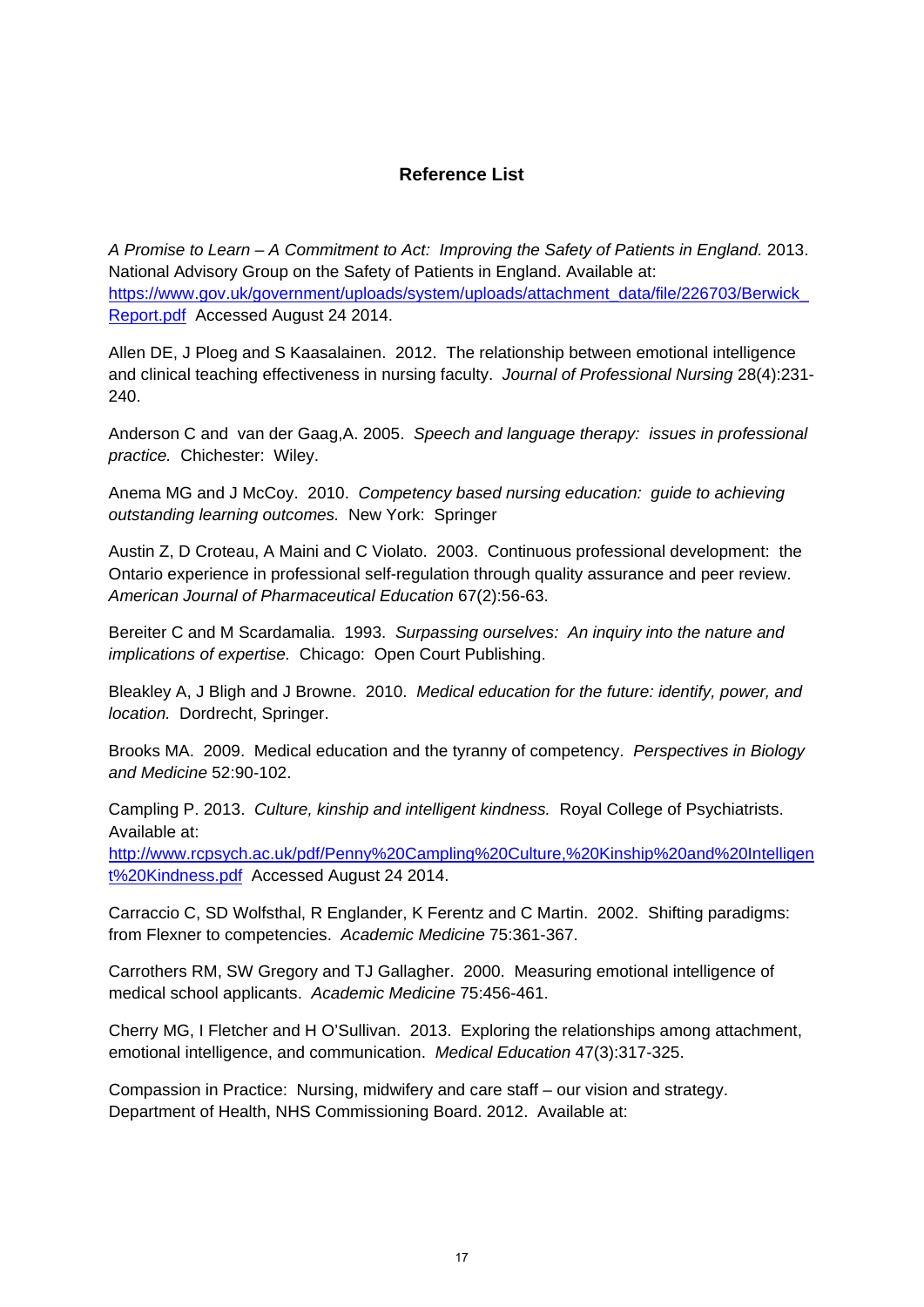http://www.england.nhs.uk/wp-content/uploads/2012/12/compassion-in-practice.pdf Accessed August 21 2014.

Csikszentmihalyi, M. 1990. *Flow: The psychology of optimal experience.* New York: Harper and Row.

Dainty ARJ, MI Cheng, DR Moore. 2005. Competency-based model for predicting construction project managers' performance. *Journal of Management in Engineering* 21: 2-5.

Dixon-Woods M, R Baker, K Charles, J Dawon, G Jerzembek, G Martin et al. Culture and behaviour in the English National Health Service: overview of lessons from a large multimethod study. 2013. *BMJ Quality and Safety Online* Available at:

http://qualitysafety.bmj.com/content/early/2013/08/28/bmjqs-2013-001947.full.pdf Accessed August 24 2014.

Eckert R, M West, D Altman, K Steward and B Pasmore. 2014. *Delivering a collective leadership strategy for health care.* The King's Fund. Available at: http://www.kingsfund.org.uk/sites/files/kf/media/delivering-collective-leadership-ccl-may.pdf Accessed August 24 2014.

Feldman MD. 2001. Becoming an emotionally intelligent physician. *Western Journal of Medicine* 175(2):98.

Fischer MD and E Ferlie. 2013. Resisting hybridisation between modes of clinical risk management: contradiction, contest, and the production of intractable conflict. *Accounting, Organizations and Society* 1:30-49.

*Fitness to Practise Annual Report 2012.* Health and Care Professionals Council. Available at: http://www.hcpc-uk.org/assets/documents/10003D31Fitnesstopractiseannualreport2012.pdf. Accessed August 24 2014.

*Fitness to Practise Annual Report 2013.* Health and Care Professionals Council. Available at: http://www.hcpc-uk.org/assets/documents/100042D7Fitnesstopractiseannualreport2013.pdf Accessed August 24 2014.

Frank JR, ed 2005. *The CanMEDS 2005 physician competency framework: better standards, better physicians, better care.* Ottawa: The Royal College of Physicians and Surgeons of Canada.

Frank JR, LS Snell, OT Cate, ES Holmboe, C Carraccio,SR Swing et al. 2010. Competency based medical education: theory to practice. *Medical Teacher* 32(8):638-645.

Gardner H, M Csizkszentmihalyi and W Damon. 2001. *Good work: When excellence and ethics meet.* New York: Basic Books.

Grace ES, EF Wenghofer and EJ Korinek. 2014. Predictors of physician performance on competence assessment: findings from CPEP, the Centre for Personalized Education for Physicians. *Academic Medicine* 89(6):911-918.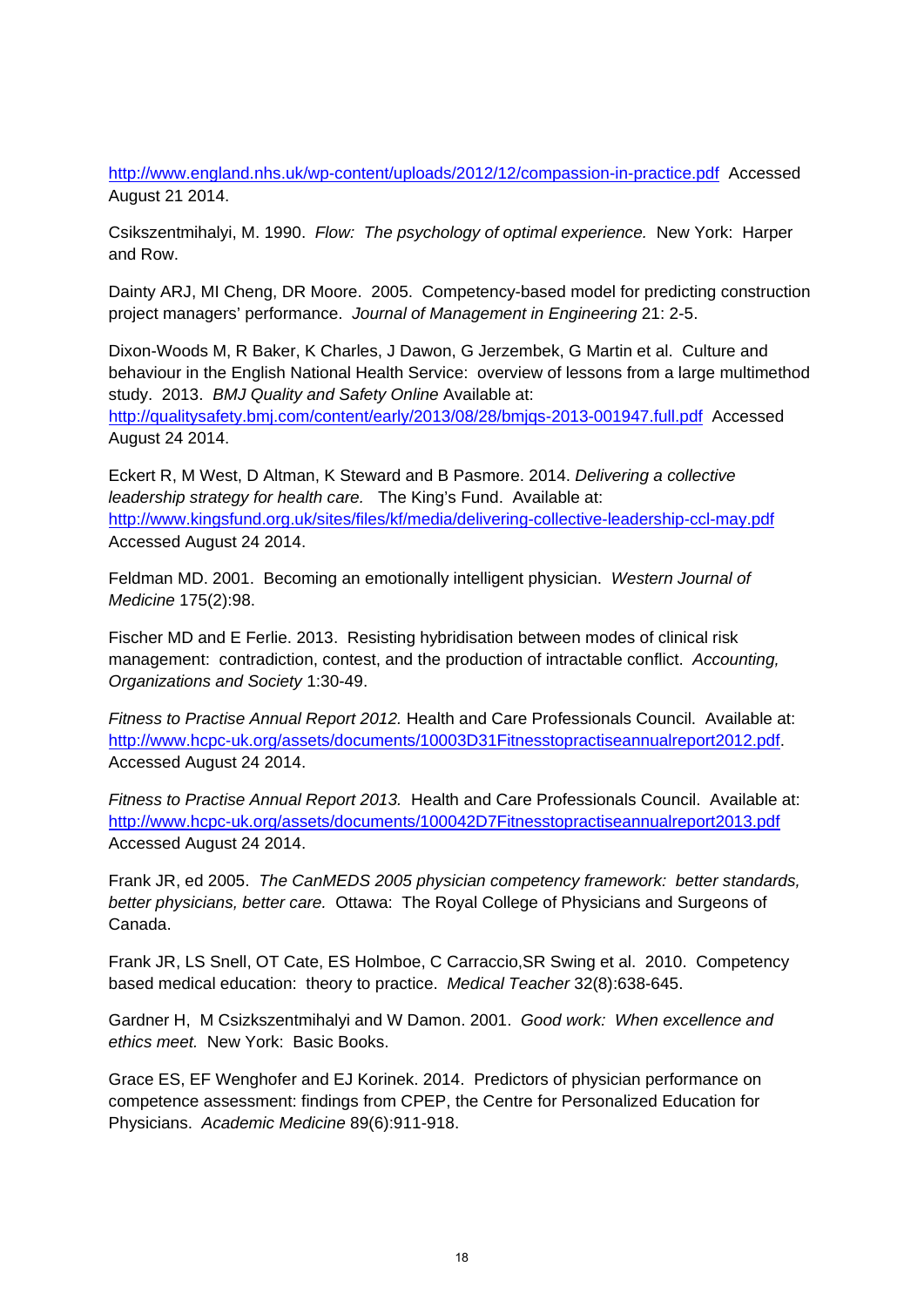Ham C. 2014. *Staff engagement and empowerment in the NHS: review for government.* The King's Fund. Available at: http://www.kingsfund.org.uk/audio-video/chris-ham-staffengagement-and-empowerment-nhs Accessed August 29 2014.

HK Spence Laschinger and MP Leiter. 2006. The impact of nursing work environments on patient safety outcomes: the mediating role of burnout/engagement. *Journal of Nursing Administration* 36(5):259-267.

Hodges B and L Lingard. 2012. Introduction. In *The Question of Competence.* Eds BD Hodges and L Lingard. New York: Cornell University Press.

Hodges BD. 2003. OSCE! Variations on a theme by Harden. *Medical Education* 37:1134- 1140.

Hodges BD. 2009. *The objective structured clinical examination: a socio-history.* Cologne: LAP Lambert Academic.

Houston RW. 1973. Designing competency-based instructional systems. *Journal of Teacher Education* 24: 200-204.

Huddle TS and GR Heudebert. 2007. Taking apart the art: the risk of anatomizing clinical competence. *Academic Medicine* 82:536-541.

Humphrey-Murto S, JJ LEddy, TJ Wood, D Puddester and G Moineau. 2014. Does emotional intelligence at medical school admission predict future academic performance? *Academic Medicine* 89(4):638-643.

*Improving NHS care by engaging staff and devolving decision making*. The King's Fund (Chris Ham, Executive Director). 2014. Available at:

http://www.kingsfund.org.uk/publications/articles/improving-nhs-care-engaging-staff-anddevolving-decision-making Accessed June 28 2014.

Investigation into Mid Staffordshire NHS Foundation Trust. 2009. Healthcare Commission. Available at:

http://webarchive.nationalarchives.gov.uk/20110504135228/http://www.cqc.org.uk/\_db/\_docume nts/Investigation\_into\_Mid\_Staffordshire\_NHS\_Foundation\_Trust.pdf Accessed June 26 2014.

J Storey and R Holti. *Towards a New Model of Leadership for the NHS.* 2013. NHS Leadership Academy. Available at: http://www.leadershipacademy.nhs.uk/wp-

content/uploads/2013/05/Towards-a-New-Model-of-Leadership-2013.pdf Accessed August 29 2014.

Kensinger EA. 2009. Remembering the details: effects of emotions. *Emotion Review* 1(2):99- 113.

Libbrecht N, F Lievens, Carette B and S Cote. 2014. Emotional intelligence predicts success in medical school. *Emotion* 14(1):64-73.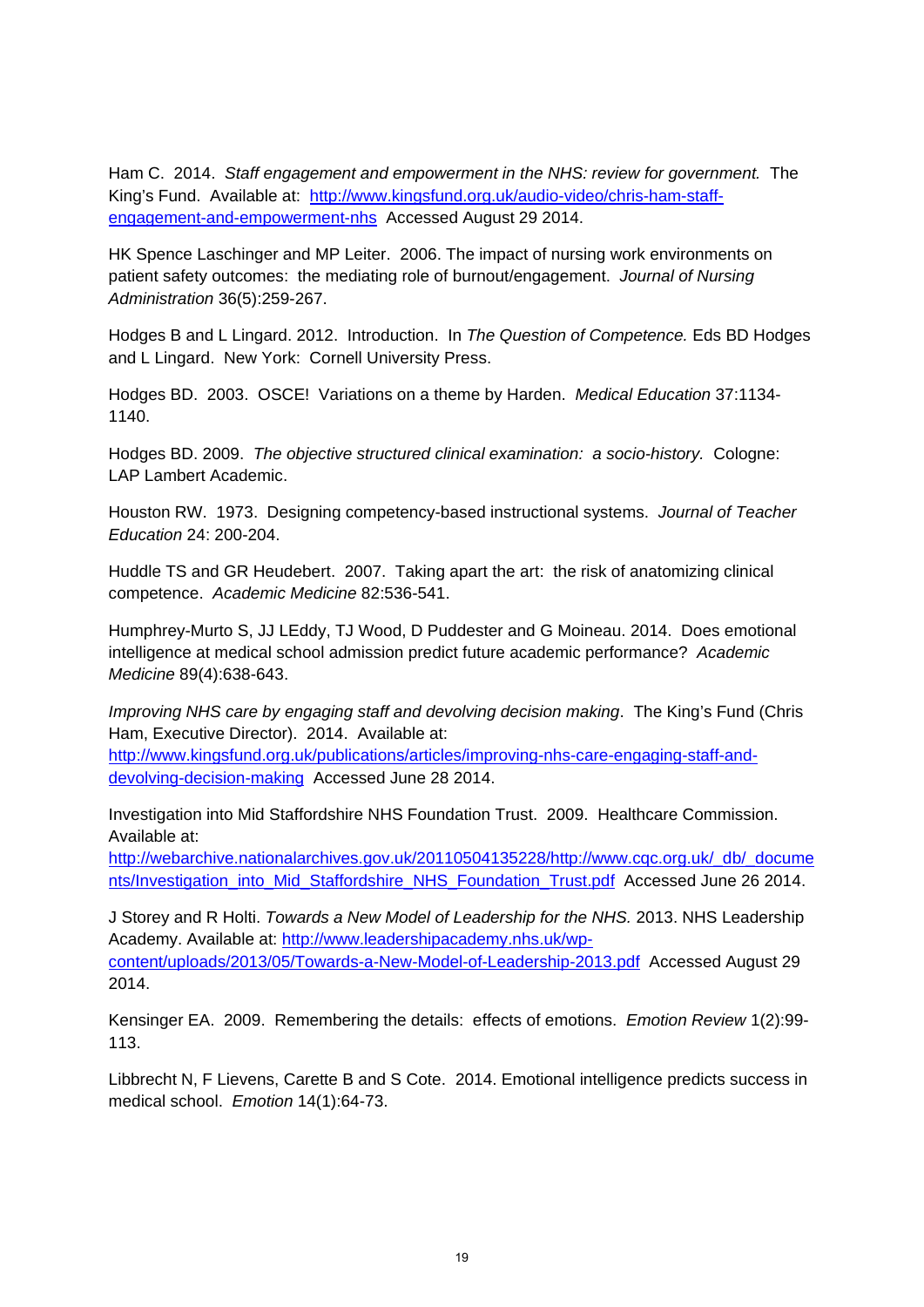Lingard L, CF SChryer, MM Spafford and SL Campbell. 2007. Negotiating the politics of identity in an interdisciplinary team. *Qualitative Research* 7(4):501-519.

Lingard L. 2012. Rethinking competence in the context of teamwork. In Eds. B Hodges and L Lingard *The Question of Competency.* New York: Cornell University Press.

Lingard, L. 2009. What we see and don't see when we look at "competence" : notes on a god term. *Advances in Health Sciences Education Theory and Practice* 14(5):625-628.

Loews R. 2011. New patient safety initiative stresses teamwork, not blame. Medscape Medical News. Available at: http://www.medscape.com/viewarticle/740703. Accessed August 24 2014.

Lurie SJ, CJ Mooney and JM Lyness. 2009. Measurement of the general competencies of the Accreditation Council for Graduate Medical Education: a systematic review. *Academic Medicine* 84:301-309.

Malone K and S Supri. 2010. A critical time for medical education: the perils of competencybased reform of the curriculum. *Advances in Health Sciences Education* 17(2):241-246.

Mann KV, J Gordon, and A MacLeod. 2009. Reflection and reflective practice in health professions education: a systematic review. *Advances in Health Sciences Education* 14:595- 621.

McAshan HH. 1979. *Competency based education and behavioural objectives.* Englewood Cliffs, NJ: Educational Technology Publications.

McGaghie WC, GE Miller, A Sajid and TV Telder. 1978. *Competency based curriculum development in medical education: an introduction.* Public Health Papers No.68. Geneva: World Health Organization.

McGivern G and MD Fischer. 2012. Reactivity and reactions to regulatory transparency in medicine, psychotherapy and counselling. *Social Science and Medicine* 74(3):289-296.

McNaughton N and Leblanc V. 2012. Perturbations: the central role of emotional competence in medical training. In Eds B Hodges and L Lingard *The Question of Competency.* New York: Cornell University Press.

Miller G. 1990. The assessment of clinical skills/competence/performance. *Academic Medicine*  65: S63-S67.

Mylopoulos, M. 2013. Competence as expertise: exploring constructions of knowledge in expert practice. In *The Question of Competence* Eds. B. Hodges and L. Lingard. New York: Cornell University Press.

Nelson S and ME Purkis. 2004. Mandatory reflection: the Canadian reconstitution of the competent nurse. *Nursing Inquiry* 11:247-257.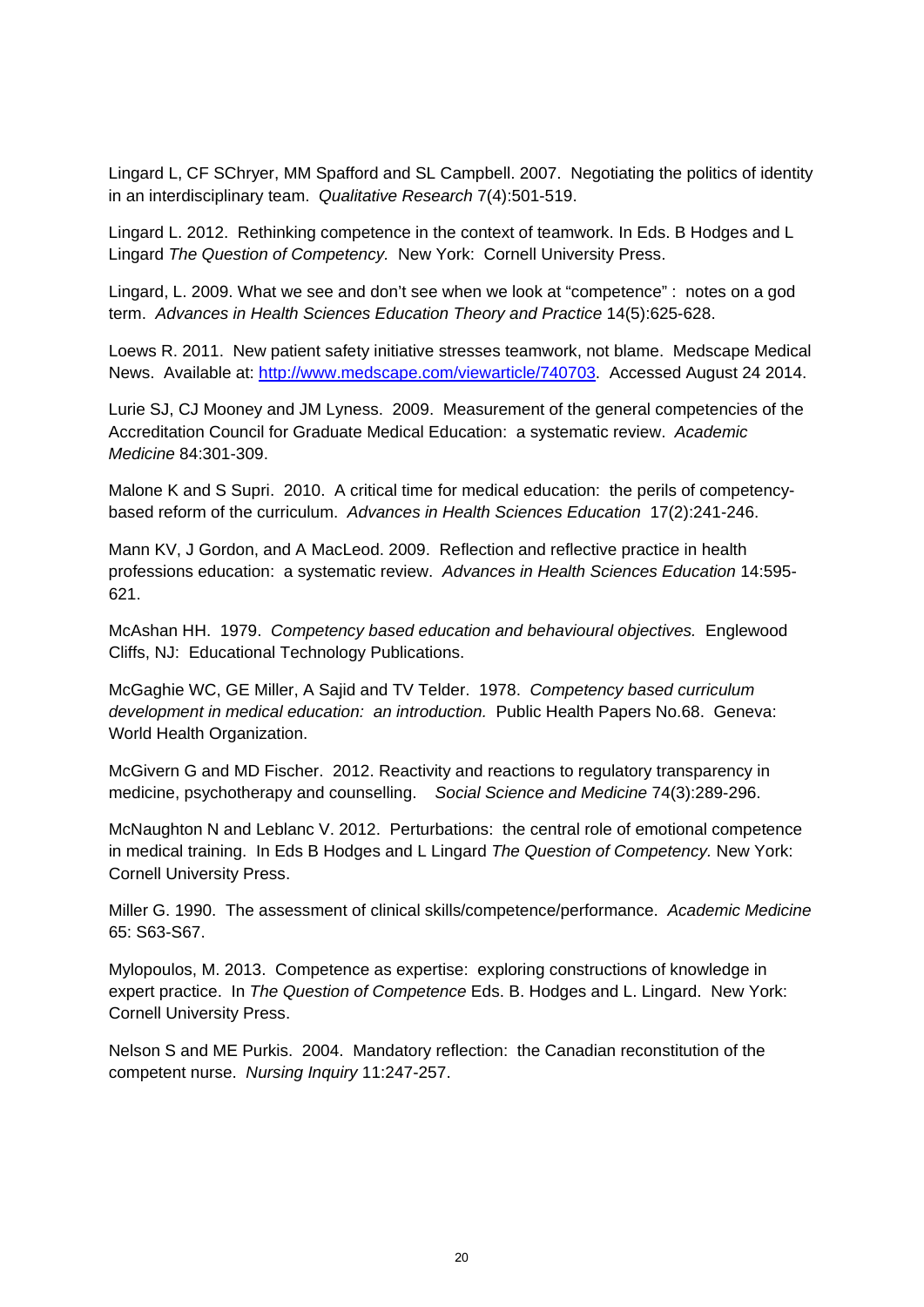*NHS Health and Well-Being: Final Report.* S Boorman (Lead Reviewer). 2009. Available at: http://www.nhshealthandwellbeing.org/pdfs/NHS%20Staff%20H&WB%20Review%20Final%20 Report%20VFinal%2020-11-09.pdf Accessed August 29 2014.

Norman GR, D Swanson, and SM Case. 1996. Conceptual and methodology issues in studies comparing assessment formats, issues in comparing item formats. *Teaching and Learning in Medicine* 8(4):208-216.

*Patient-centered Leadership: Rediscovering Our Purpose.* 2014. The King's Fund. Available at: http://www.kingsfund.org.uk/sites/files/kf/field/field publication file/patient-centredleadership-rediscovering-our-purpose-may13.pdf Accessed August 24 2014.

Patients first and foremost: the initial government response to the report of the mid Staffordshire NHS foundation trust public inquiry. Department of Health. 2013. Available at: http://www.england.nhs.uk/wp-content/uploads/2012/12/compassion-in-practice.pdf Accessed August 28 2014.

Phelps EA. 2006. Emotion and cognition: insights from studies on the human amygdala. *Annual Review of Psychology* 57:27-53.

Prins JT, JE Hoekstra-Weebers, SM Gazendam-Donofrio, GS Dillingh, AB Bakker, M Huisman, B Jacobs and FM van der Heijden. 2010. Burnout and engagement among resident doctors in the Netherlands: a national study. *Medical Education* 44(30:236-247.

Raghunathan R and MT Pham. 1999. All negative moods are not equal: motivational influences of anxiety and sadness on decision making. *Organizational Behavior and Human Decision Processes* 79(1):56-77.

Ringsted C, TL Hansen, D Davis and A Scherpbeir. 2006. Are some of the challenging aspects of the CanMEDS roles valid outside Canada? *Medical Education* 40(8) 807-15.

Rogers R, E Malancharuvil-Berkes, M Mosley, D Hui, and G O'Garro Joseph. 2005. Critical discourse analysis in education: a review of the literature. *Review of Educational Research*  75:365-416.

Romanelli F, J Cain and KM Smith. Emotional intelligence as a predictor of academic and/or professional success. *American Journal of Pharmaceutical Education* 70(3):Article 69.

Roth A, F Calder, and S Pilling. A competence framework for child and adolescent mental health services. Available at: http://www.ucl.ac.uk/clinical-psychology/CORE/child-adolescentcompetences/CAMHS%20Competences%20Framework\_V1%20(2).pdf Accessed August 28 2014.

Rubin NJ, M Bebeau, IW Leigh, JW Lichtenberg, PD Nelson, S Portnoy, IL Smith and NJ Kaslow. 2007. The competency movement within psychology. An historical perspective. *Professional Psychology: Research and Practice* 38:452-462.